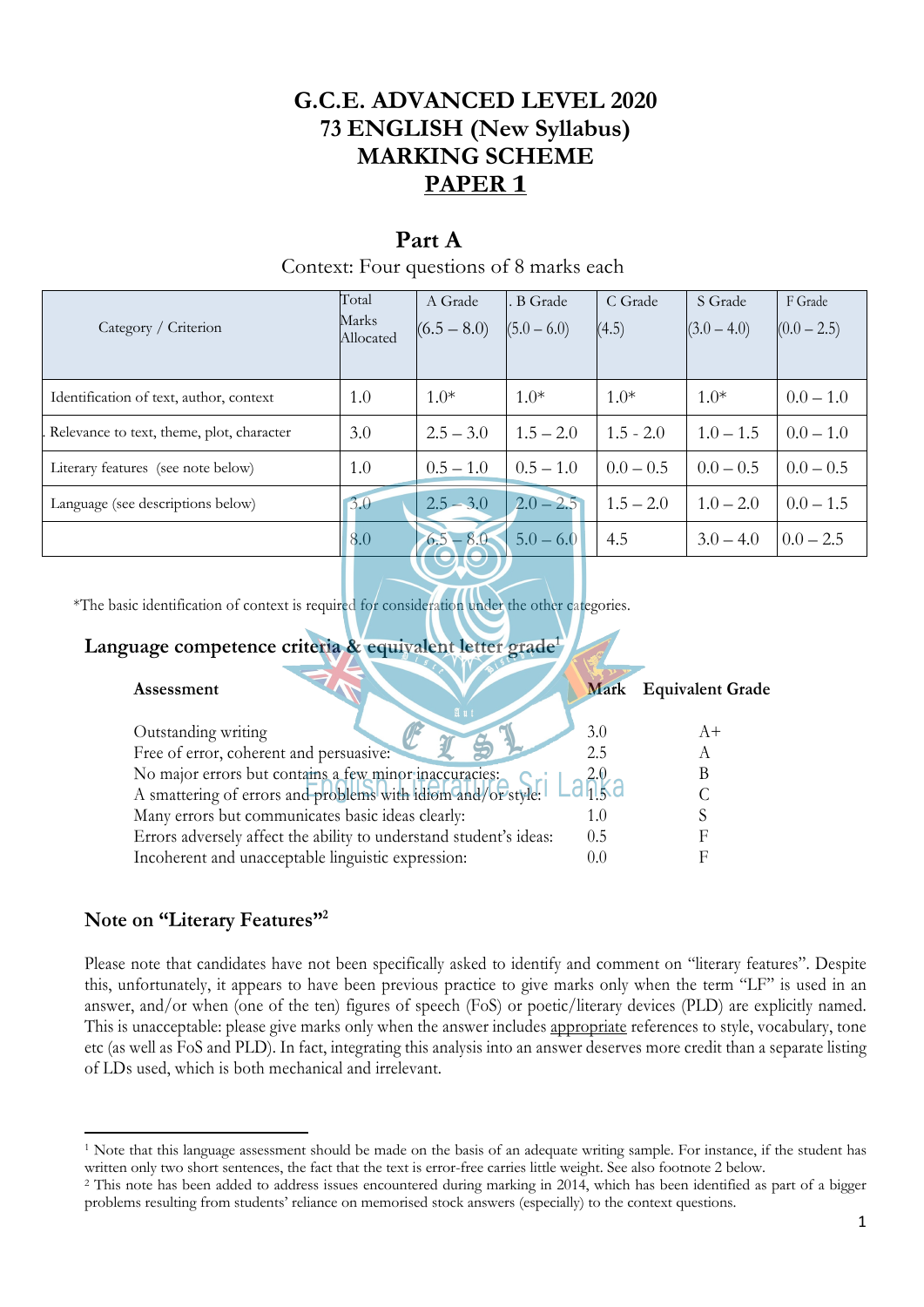#### **1. Comment briefly on any one of the following passages, explaining its significance to the play from which it is taken.**

(a) "There were the Cutrere brothers, Wesley and Bates. Bates was one of my bright particular beaux! He got in a quarrel with that wild Wainwright boy. They shot it out on the floor of Moon Lake Casino. Bates was shot through the stomach. Died in the ambulance on his way to Memphis. His widow was also well provided for, came into eight or ten thousand acres, that's all. She married him on the rebound - never loved her - carried my picture on him the night he died! And there was that boy that every girl in the Delta had set her cap for! That brilliant, brilliant young Fitzhugh boy from Greene County!

What did he leave his widow?

He never married! Gracious, you talk as though all of my old admirers had turned up their toes to the daisies!"

[*The Glass Menagerie*, lines 53-71, Scene 1. Amanda reminisces about her glorious past in the Blue Mountains, Tom makes a disparaging comment about their mother's obvious glorification of the past]

What is significant here is Amanda's inability to let go of her fantasy about her past. She is glorifying her past and the affairs she (potentially) had, thus creating an illusion about her past value as an attractive young woman and her perceived importance. Her false values (carried my picture on him the night he died) of being sought after sets the tone for her expectations from Laura.

This excerpt is important to comment on the main themes of the play, such as memory, and the specific past which seem to haunt Amanda making it impossible for her to live in the present, accepting the challenges of her present condition. The theme of deception which runs throughout the play too is highlighted here because what Amanda recalls are not truths, but are constructed memories through which she values herself. Tom's comment, while it challenges the mother, also is an indication of how Tom is able to see beyond the fantasy and deception insisted on by their mother. To reiterate, the key themes include but are not confined to memory, fixation on the past, inability to let go of the fantasy, weakness, and (self-)deception.

(b) I follow him to serve my turn upon him: We cannot all be masters, nor all masters Cannot be truly follow'd. You shall mark Many a duteous and knee-crooking knave, That, doting on his own obsequious bondage, Wears out his time, much like his master's ass, For nought but provender, and when he's old, cashier'd: Whip me such honest knaves. Others there are Who, trimm'd in forms and visages of duty, Keep yet their hearts attending on themselves, And, throwing but shows of service on their lords, Do well thrive by them and when they have lined their coats Do themselves homage: these fellows have some soul;

#### Shakespeare's *Othello* Act 1 Scene 1 (lines 44 – 56)

These lines are spoken by Iago to Roderigo at the beginning of the play, where Iago explains that he has been overlooked by Othello who has appointed Cassio as his Lieutenant, whom Iago claims if inexperienced with "Mere prattle without practice / Is all his soldiership". In response to Roderigo's comment that Iago should not continue to work for Othello in these circumstances, Iago makes this defence and rationale, stating that he plans to exploit Othello for his own interests ["serve my turn upon him"]. The speech is full of puns and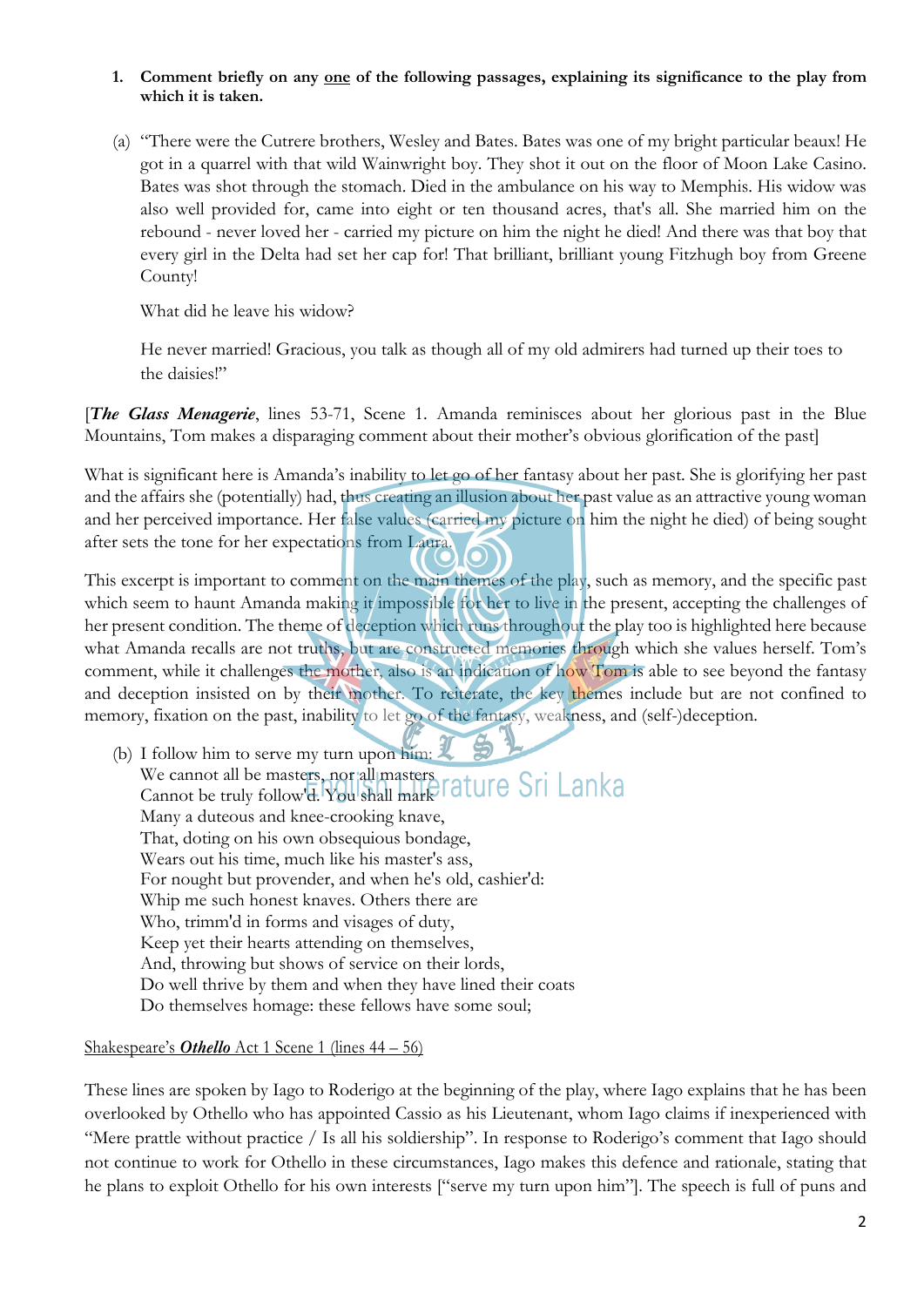innuendo, and is an excellent indication of the way Iago thinks, as well as his wit and sharpness of mind. He despises those who are servile, and advocates a policy of doing "themselves homage" [becoming their own masters]. The extract sets the tone for the play by alerting the audience to the complex character of Iago and his machinations against his master Othello. Iago is shown to be the prime mover of the plot and in control of its development.

(c) "Jacob picked up his load yet again. So it went, friends. On and on ... until he arrived there. [The grave at his feet.] Now at last it's over. No matter how hard-arsed the boer on this farm wants to be, he cannot move OutaJacob. He has reached Home. [Pause.] That's it, brother. The only time we'll find peace is when they dig a hole for us and press our face into the earth."

[p 175- 176, *Sizwe Bansi is Dead* by Athol Fugard (Township plays) – Buntu to Sizwe, relating a story of OutaJacob as a parable to illustrate the sufferings of Black people, when Sizwe initially comes to Buntu's place looking for ways to stay in Port Elizabeth]

Through this excerpt, Fugard highlights the endless suffering Black people have to undergo. They are persecuted, for their mere existence as the Other to the White people and are forced to flee/ travel from place to place looking for sanctuary which is denied to them. Their only solace comes to them at their grave because they can not be discriminated beyond their death. The colour bar that discriminates the Black people and the endless suffering they have to undergo at the hands of the Whites is highlighted through this parable. Race and identity which is never accepted, but is used as a tool to differentiate between the groups is brought forth through this excerpt as well. This parable serves as a warning to Sizwe as well as an indicator of how erasing one's identity, either through literal or metaphorical death is the only escape route available to the Black people. Through the idea of erasing one's identity, this parable serves as a sign to map the development of the play where Sizwe ultimately erases his own self, to survive, to find peace. Key themes include discrimination, colour bar, endless suffering, race/racism, and identity that is never accepted.

(d) Mark but the badges of these men, my lords, Then say if they be true. This mis-shapen knave, His mother was a witch, and one so strong That could control the moon, make flows and ebbs, And deal in her command without her power. These three have robb'd me; and this demi-devil-- For he's a bastard one--had plotted with them To take my life. Two of these fellows you Must know and own; this thing of darkness I Acknowledge mine.

#### Shakespeare's *The Tempest* Act 5 Scene 1 (lines 280 – 290): English Literature Sri Lanka

Prospero speaks these words towards the end of the play; his description of Caliban provides the space to open up an (anti)colonialist reading of *The Tempest*. In particular, Prospero's admission that Caliban, "this thing of darkness" is his responsibility ["acknowledge mine"] can be interpreted to mean that he has created him (both literally and metaphorically), especially since he is referred to as being illegitimate (bastard). The contrast between his treatment of the nobles who have wronged him and Stephano, Trinculo and Caliban is striking. The "prefect" resolution of the play is dependent on excluding Caliban from the list of humans who are pardoned and brought back into the fold.

This is a crucial summary of the "all's well that ends well" approach to the play, and is seen by some critics to ideally balance justice and mercy, crime and punishment, cause and effect, where good triumphs over evil. However, there is sufficient nuance and complexity in the passage (colonial elements, the exclusion of Caliban from any resolution) which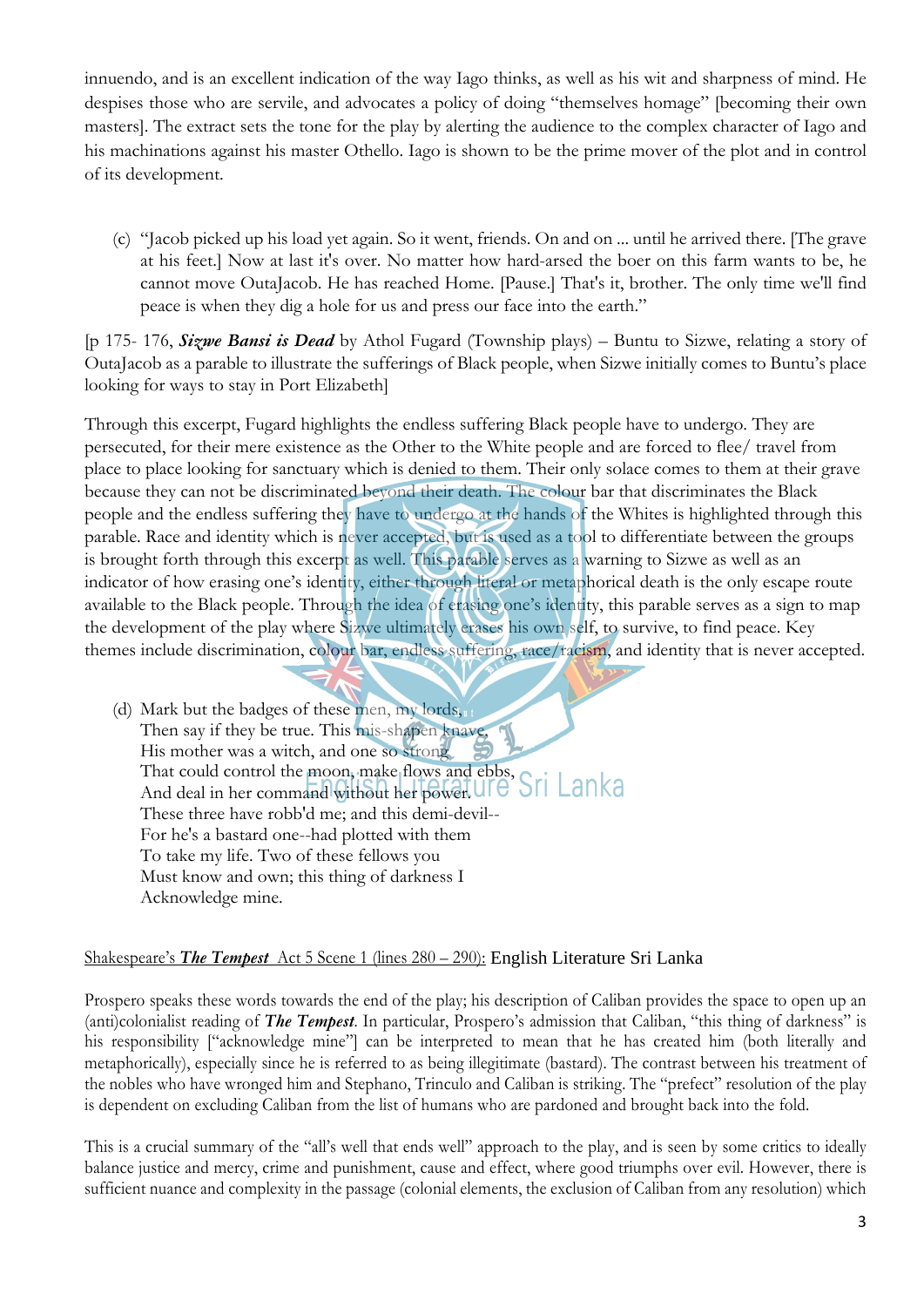makes such conclusions problematic. Note the Neoplatonic reflection of Caliban's alleged evil nature in his ugliness (mis-shapen knave, a thing of darkness, demi-devil). Good answers will go well beyond the mere identification of the excerpt by explaining the importance of this "confession" to the overall (political) interpretation of the play.

(e) It's his place, all right. Look at all the other places. You go to this address, there's a key there, there's a teapot, there's never a soul in sight? (*He pauses*.) Eh, nobody ever hears a thing, have you ever thought of that? We never get any complaints, do we, too much noise or anything like that? You never see a soul, do you? except the bloke who comes. You ever noticed that? I wonder if the walls are soundproof. (*He touches the wall above his bed*.) Can't tell. All you do is wait, eh? Half the time he doesn't even bother to put in an appearance, Wilson.

Harold Pinter's *Dumb Waiter* towards the middle of the play. Gus is speaking to Ben. This brings out the character and temperament of Gus who asks too many inconvenient questions, who is not willing to let sleeping dogs lie and therefore must be dispensed with at the end of the play. The seeming inconsequentialities of Gus' questions can be seen on a deeper level to strike at the heart of the predicament that both he and Ben are trapped in. Ben survives because he asks nothing, expects nothing and simply does as he is told. Gus is his opposite: the audience has to check itself from becoming annoyed with Gus too, and this is a trap that we fall into, as marked in this passage. Even legitimate and fair questions are ruled out of court and we sometimes forget to ask why, thereby acquiescing to the status quo. Thus, true to the Absurdist dramatic paradigm surface silliness and absurdity lays bare deeper contradictions and concerns.

#### **2. Comment briefly on any one of the following passages, explaining its significance to the novel from which it is taken.**   $\mathbf{C}(\mathbf{O})$

(a) "I have always found such liaisons a serious threat to the order in a house. Since that time, I have lost numerous more employees in such circumstances. Of course, one has to expect such things to occur amongst maids and footmen, and a good butler should always take this into account in his planning; but such marrying amongst more senior employees can have an extremely disruptive effect on work. Of course, if two members of staff happen to fall in love and decide to marry, it would be churlish to be apportioning blame; but what I find a major irritation are those persons – and housekeepers are particularly guilty here – who have no genuine commitment to their profession and who are essentially going from post to post looking for romance. This sort of person is a blight on good professionalism."

# $[Remains of the Day (p. 53 - Fase Mödern Classiest 1989]$  Sri Lanka

This excerpt highlights the moment Butler Stevens remembers about the time and circumstance that led to Miss Kenton's and his own father's arrival at the Darlington Hall. They have had an opportunity to come and work at Darlington Hall, because the previous Housekeeper had left her service because of her marriage to a senior Footman. Butler Stevens finds this as a way of disrespecting the obligations of the profession, especially among senior staff. He uses this incident as a foil to his own attractions to Miss Kenton. He is unable to pursue Miss Kenton, despite being attracted to her because of his sense of obligation to his profession. He is justifying his actions and regret at losing his one chance at happiness with Miss Kenton by sighting 'professionalism' and by looking disparagingly at the romantic relationships that can be seen among staff members. The thematic strand of regret is highlighted through this excerpt. It is also important to note how Stevens insists on professionalism as an antidote to personal relationships once again highlighting his character traits of valuing his profession and its ethics above and beyond human relationships.

(b) "But," said she tremulously, "suppose your sin was not of your own seeking?"

He shook his head.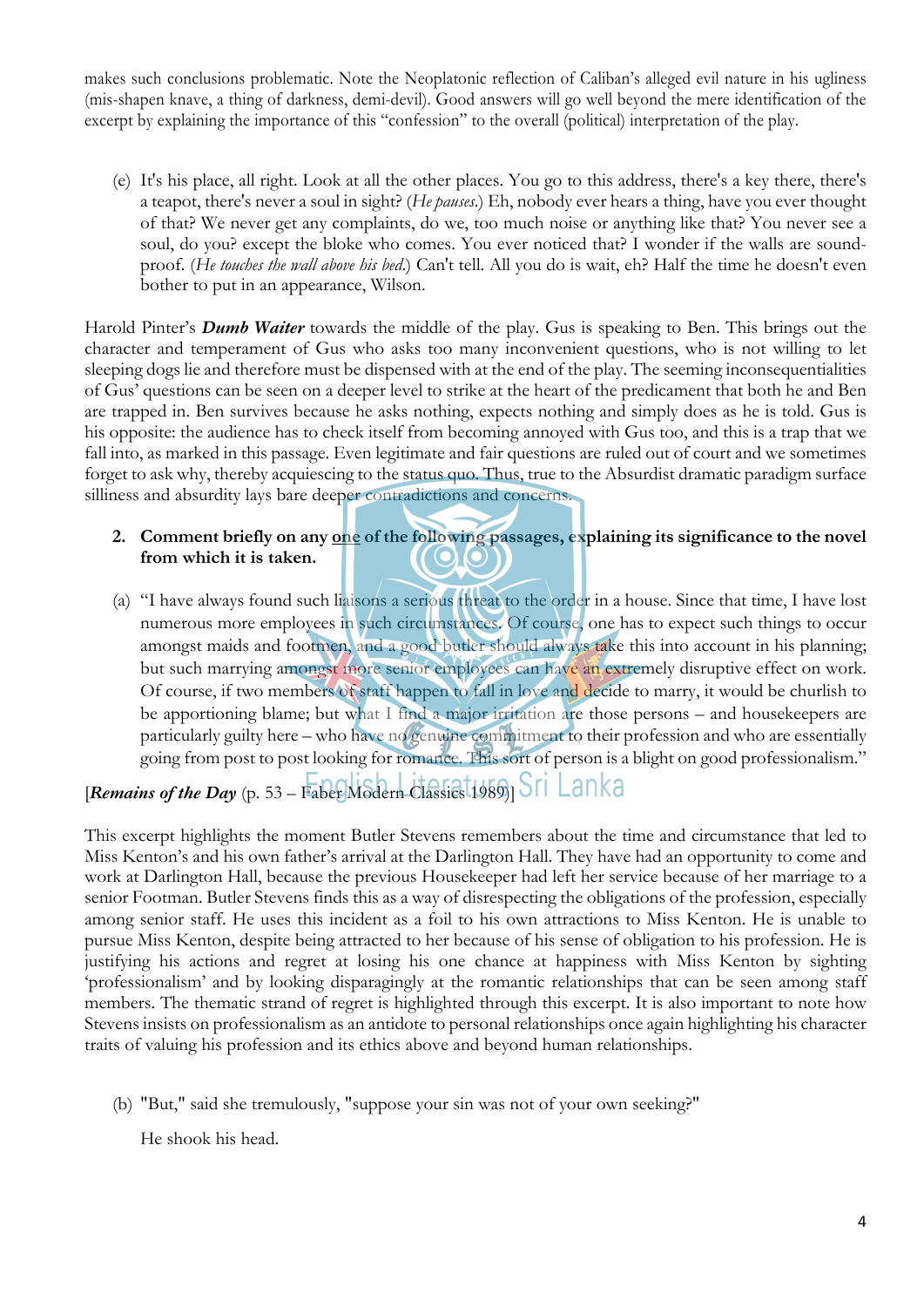"I cannot split hairs on that burning query," he said. "I have walked hundreds of miles this past summer, painting these texes on every wall, gate, and stile the length and breadth of this district. I leave their application to the hearts of the people who read 'em."

"I think they are horrible," said Tess. "Crushing! killing!"

"That's what they are meant to be!" he replied in a trade voice. "But you should read my hottest ones- -them I kips for slums and seaports. They'd make ye wriggle! Not but what this is a very good tex for rural districts. ... Ah--there's a nice bit of blank wall up by that barn standing to waste. I must put one there--one that it will be good for dangerous young females like yerself to heed. Will ye wait, missy?"

## [*Tess of the D'Urbervilles* (Oxford World's Classics) 1998 (2005) p 92 – Phase Two, Ch XII]

This conversation takes place between Tess and the travelling preacher she encounters after her run in with Alec when she was planning on leaving Trantridge. Tess is already confused and repentant about her 'sin' which is led to believe that she is responsible for. The travelling preacher becomes the voice of judgement that Tess wanted to run away from, especially because of her reliance on her own society and its acceptance. Thomas Hardy criticises religion and the hypocrisy of the Victorian society which believed that hell and punishment were deterrents to sin through this encounter because the readers are aware of the nature of the 'sin' Tess was forced to commit and therefore would be able to see the hypocrisy of the whole argument brought forth by the travelling preacher. Hardy is critical of the society that was quick to judge women who became victims of sexual harassment due to unavoidable circumstances such as their economic status, physical strength and social conditioning and uses the preacher to highlight the absurdity of using religion selectively to punish the victims and not the perpetrators.

(c) But of us all Kuti suffered the most. He had never been a healthy child; now he was constantly ailing. At first he asked for rice water and cried because there was none, but later he gave up asking and merely cried. Even in his sleep he whimpered, twisting and turning endlessly, permitting no one to rest. Ira was gentlest with him, and tirelessly patient, nursing him in her skinny arms and giving him most of what came to her.

*Nectar in a Sieve*, Chapter 14: The ravages of hunger during the periods before the harvest and when harvests failed are being graphically described in this excerpt. The description, like much of the novel, is designed to evoke pity and sympathy, but there is no analysis of structural causes of exploitation and waste which would be necessary for a critical assessment of the predicament facing Rukmani's family. The sentimentality of the text is clearly visible in this excerpt. The section immediately prior to this describes how the family was forced on occasion to eat grass, which not at all credible. The writing is not especially effective and the conventional push towards sentimental identification is too obvious for it to be effective.

(d) The vehicle passed huts where people were doing what they did where the passengers had come from. The same endless dragging of wood, chopping of wood, for the same fires; the same backsides bent at washing, squatting picking over maize; the same babies staggering towards mastery of their legs among the old slowly losing it. An acceptance that produced restless fear in anyone unused to living so close to the life cycle, accustomed to the powerful distractions of the intermediary or transcendent – the 'new life' of each personal achievement, of political change.

Chapter 14 of *July's People*, which describes a part of the journey that the Smales family takes with July to reach his village. It is a very succinct and yet powerful description of the fear that each community has of its "other", where their very sameness is what is being denied, and yet their differences are also huge and often unbridgeable. Of course, the focus is the White people's fear of the unfamiliar and unlived. Revolutionary or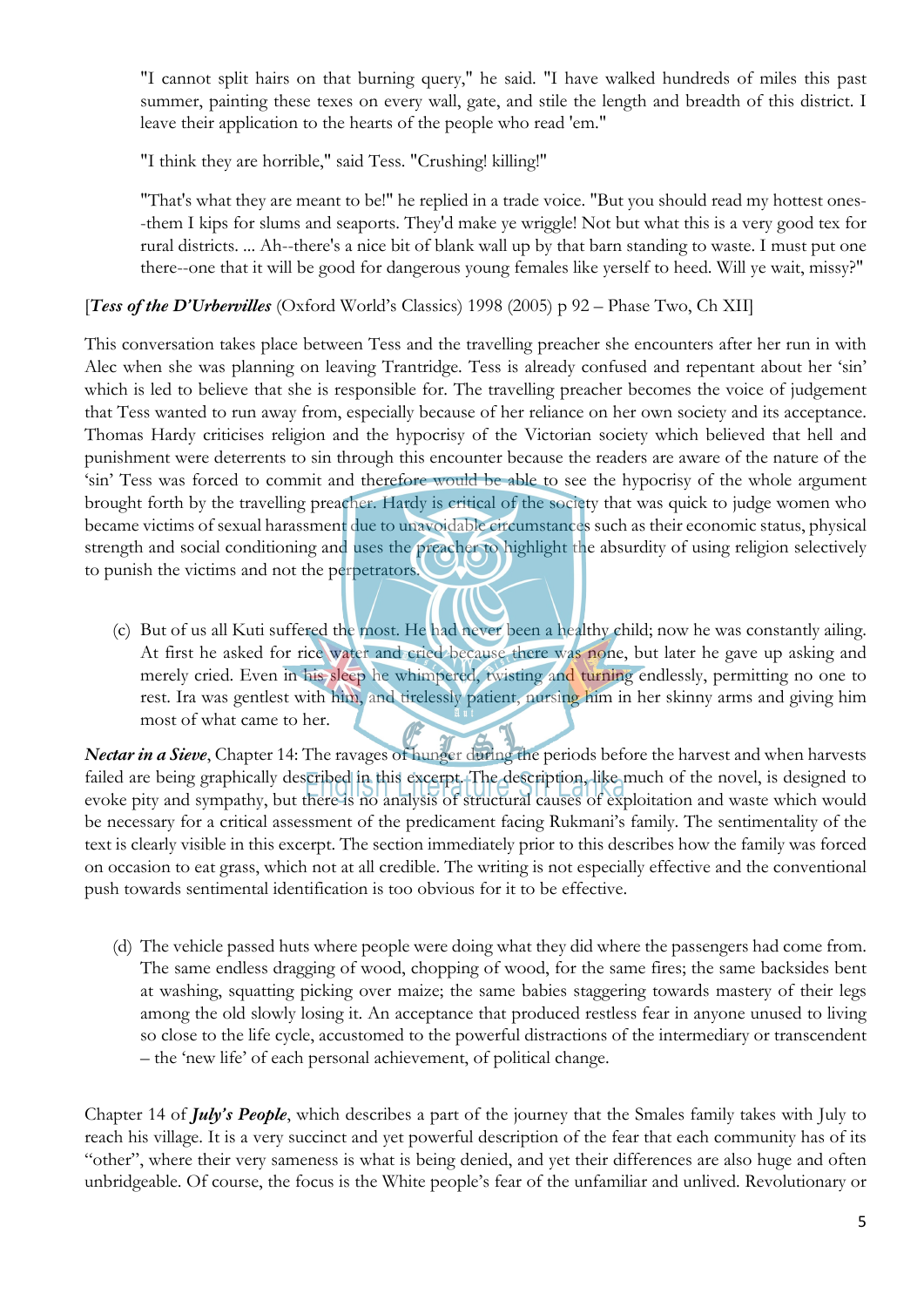radical/drastic political change is difficult at the best of times, but difference between whites and blacks go beyond political differences and power, inhabiting unknowable psychological spaces within each group. The rhetorical style of the excerpt is typical of Gordimer's sparse yet forceful writing, and her ability to move seamlessly from visual description to political commentary. Note the repetition of "same" which both reinforces the shared basics of living and emphasizes how these very basics are seen as hugely different because of their different contexts and trappings.

(e) "I cried, "Oh blessed Great Mother, Pondicherry fertility goddess, provider of milk and love, wondrous arm spread of comfort, terror of ticks, picker – up of crying ones, are you to witness this tragedy too? It's not right that gentleness meet horror. Better that you had died right away. How bitterly glad I am to see you. You bring joy and pain in equal measure. Joy because you are with me, but pain because it won't be long. What do you know about the sea? Nothing. What do I know about the sea? Nothing. Without a driver this bus is lost."

**Life of Pi** (Canongate Books: Edinburgh. 2012, p 111)

This is the monologue Pi utters encountering Orange Juice when he was shipwrecked and stranded on the sea. This incident illustrates the illusionary nature of the narrative since Pi discounts having encountered animals later to the Japanese. Here he addresses the Orangutang as the 'blessed Great Mother' and 'Pondicherry fertility goddess' alluding to the life-giving quality of the animal and metaphorically referring to his own mother who was from Pondicherry. His joy at seeing the Orangutang is mixed since he predicts that the reunion is not for too long, which alludes to the tragedy that befalls them.

This is one of the rare moments of despondence (better you had died…) that show the vulnerability and powerlessness of Pi in the narrative since he rarely talks of his sense of loss and sorrow predicting future (you won't be with me long). His initial moments of weakness and lack of courage are thus depicted, while asserting the duplicitous nature of the narrative where reality is either distorted or avoided through a make- believe narrative which allows the reader and the narrator to escape the painful reality.

# **3. Comment briefly on the following passage, explaining its significance to the short story from which it is taken.**

Back home, the meat pieces you ate, when there was meat, were the size of half your finger. But you did not tell him that. You did not tell him either that the *dawadawa* cubes your mother cooked everything with, because curry and thyme were too expensive, had MSG, *were* MSG. He said MSG caused cancer, it was the reason he liked Chang's; Chang didn't cook with MSG.

[Adichie, *The Thing Around Your Neck*. P 123, 2009]

This is an excerpt from when Akunna talks about her White boyfriend and his peculiarities, and her relationship with him. Akunna's reservations about her relationship with her White partner (But you did not tell him that) and her sceptical voice comes through in this excerpt. She sees how her White partner is exoticizing the Asians and other ethnic groups by having a constructed / preformed idea about what and how they are.

Despite being sceptical and critical of her White partner and his preconceived notions about the Others (Chang/ immigrants) Akunna is unable to voice her opinions or her awareness of the truth for the fear of being rejected and for the fear of being not accepted. Her sense of feeling long lost, in the opulent tastes of her White partner and her desire to fit in to the stereotyped/ Otherised version of the immigrant is brought forth through this monologue. This is also a good example to show how Akunna, despite her acceptance and her attempts to fit into the role of the exotic Other, in the eyes of her partner, is aware of the hypocrisy of such a 'one-size-fits all' version of the immigrant.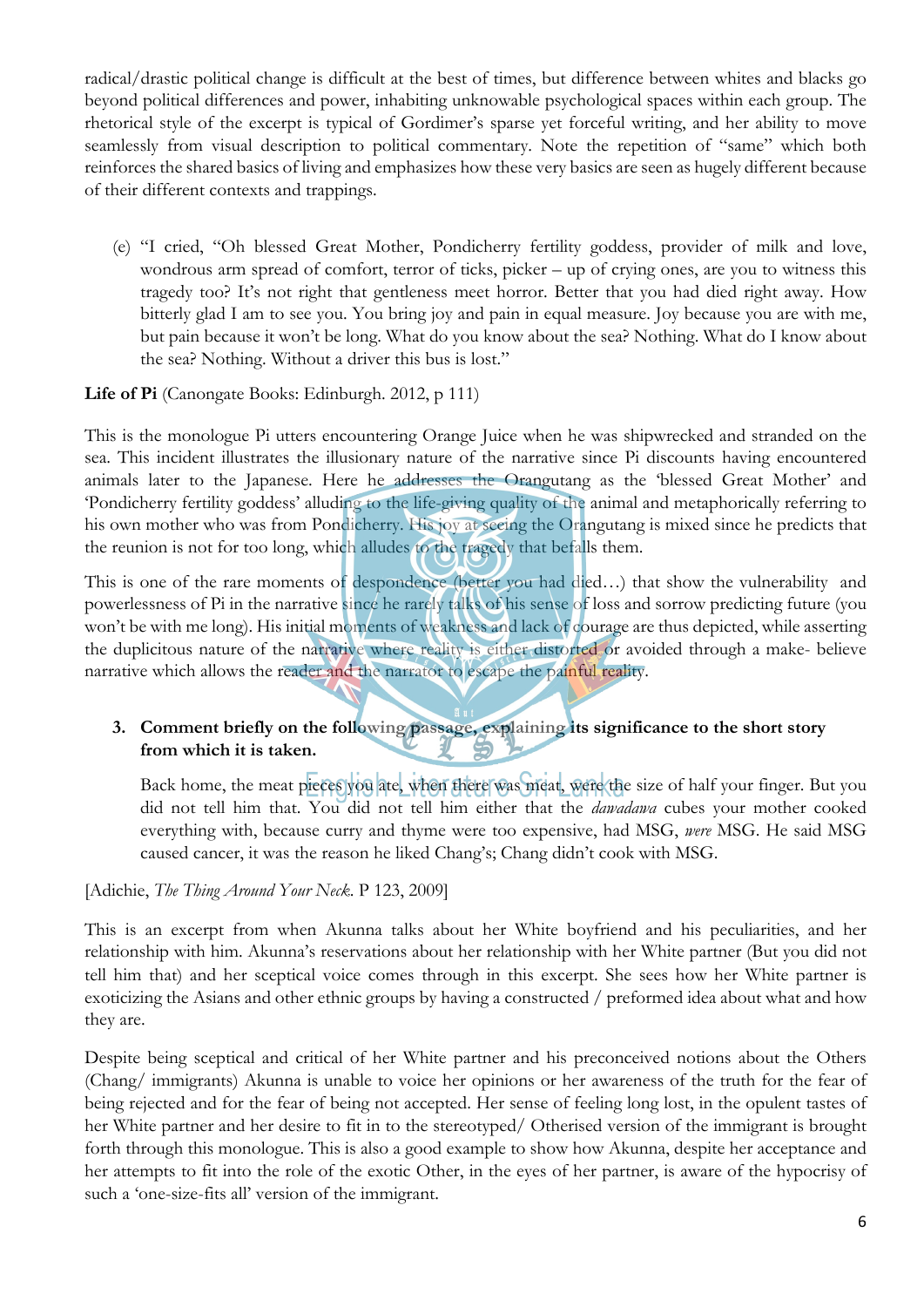## **4. Comment briefly on the following extract, explaining its significance to the poem from which it is taken.**

"every night slept, lay with their smelly wives, quarrelled and cuffed the children, lied, spat, sang, were happy, or unhappy, and every day took to the ladders again, impeded the rights of way of another summer's swallows, grew greyer, shakier, became less inclined to fix a neighbour's roof of a fine evening, saw naves sprout arches, clerestories soar, cursed the loud fancy glaziers for their luck, somehow escaped the plague, got rheumatism, decided it was time to give it up,"

[John Ormond, "Cathedral Builders", Lines 6-17 ]

This excerpt contrasts the job of building an impressive cathedral with the ordinary lives of the workers. Two views, from the top (took to the ladders again, impeded the rights of way of another summer's swallows) and from the ground (saw naves sprout arches, clerestories soar) juxtaposes the religious importance of the structure and the actions of the workers. It also showcases the hierarchies occupied by these two factions in the society; religion and ordinary people. The actions of the workers (curse, quarrel) are contrasted with the lofty importance of the religious structure again highlighting the difference of stature, and importance accorded to religion and people who worship.

The change in the poem brings into focus the passage of time. The tone of the poem uses irony and sarcasm, therefore highlighting the social value accorded to religion and the hypocrisy of preaching high moral values but the failure to practice the same. Candidates should be suitable appreciated if they can compare this poem to Brecht's "A Worker reads History", therefore again seeing similarities between the two poems and the importance or the lack thereof accorded to the ordinary people who carry out extraordinary feats, such as building places of worship.

English Literature Sri Lanka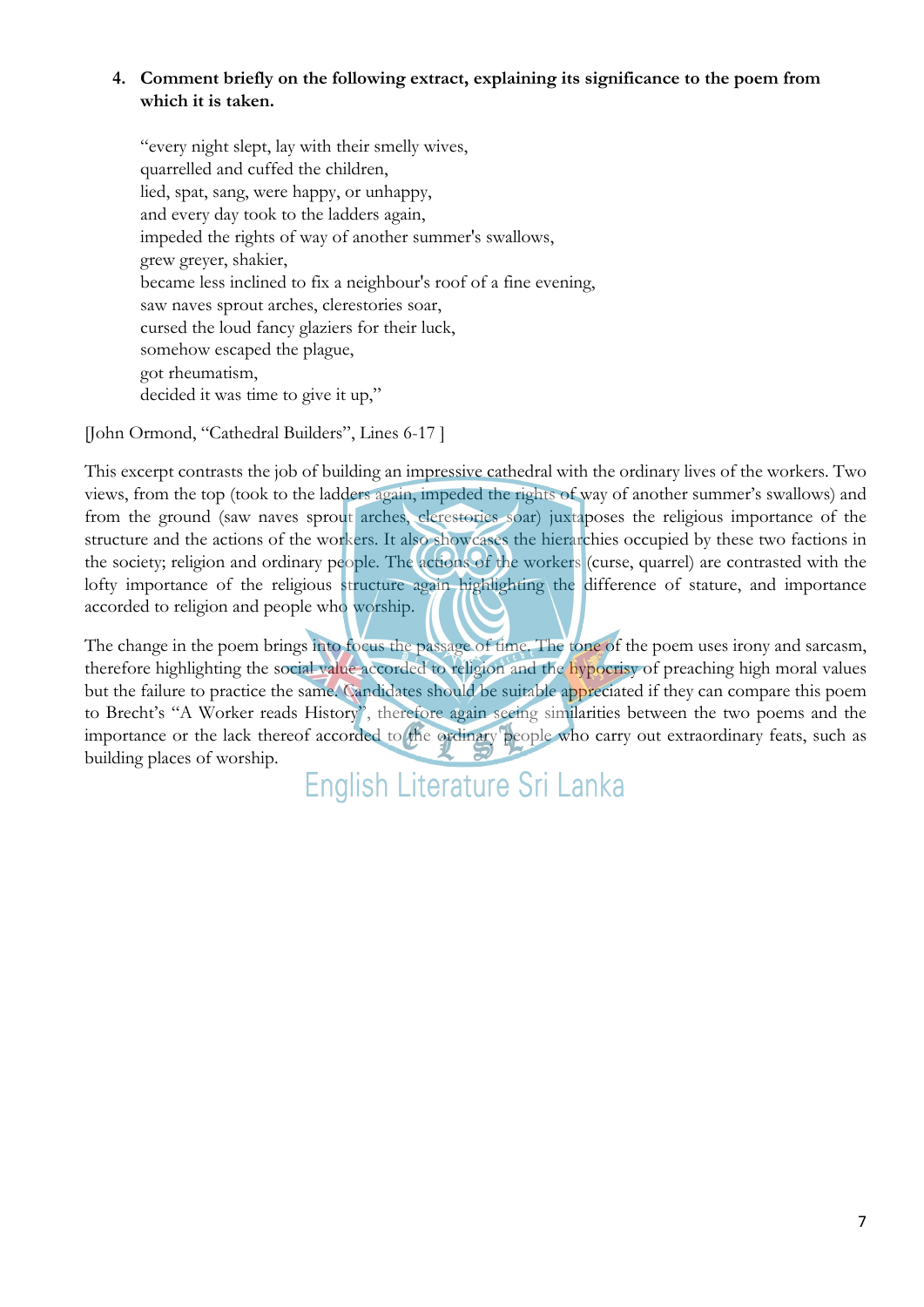**Part B** Essay: Four questions of 17 marks each

| Category / Criterion                                                                                          | Total<br>Marks<br>Allocated | A Grade<br>$(14 - 17)$ | . B Grade<br>$(11 - 13.5)$ | C Grade<br>$(9.5 - 10.5)$ | S Grade<br>$(6.5 - 9.0)$ | F Grade<br>$(0.0 - 6.0)$ |
|---------------------------------------------------------------------------------------------------------------|-----------------------------|------------------------|----------------------------|---------------------------|--------------------------|--------------------------|
| Understanding and addressing the question                                                                     | 3.0                         | $2.5 - 3.0*$           | $2.0 - 2.5*$               | $1.5 - 2.0*$              | $1.0 - 1.5*$             | $0.0 - 1.0$              |
| Demonstration of overall knowledge of<br>the text and its context; relating this<br>knowledge to the question | 2.0                         | $1.5 - 2.0$            | $1.0 - 2.0$                | $1.0 - 1.5$               | $0.5 - 1.5$              | $0.0 - 0.5$              |
| Structure of response, use of quotes and<br>examples appropriately                                            | 6.0                         | $4.0 - 6.0$            | $3.5 - 4.5$                | $3.0 - 3.5$               | $2.5 - 3.5$              | $0.0 - 3.0$              |
| Persuasiveness, originality, insights, flair                                                                  | 2.0                         | $1.0 - 2.0$            | $0.5 - 1.0$                | $0.0 - 0.5$               | 0.0                      | 0.0                      |
| Language (see descriptions below)                                                                             | 4.0                         | $3.0 - 4.0$            | $2.5 - 3.5$                | $2.0 - 3.0$               | $1.5 - 2.5$              | $0.0 - 1.5$              |
|                                                                                                               | 17.0                        | $14 - 17$              | $11 - 13.5$                | $9.5 - 10.5$              | $6.5 - 9.0$              | $0.0 - 6.0$              |

\*The minimum mark for understanding and addressing the question stipulated for each letter grade is a pre-requisite for assigning this grade.

# **Language competence criteria & equivalent letter grade**

| Assessment                                                         |             | Mark Equivalent Grade <sup>3</sup> |
|--------------------------------------------------------------------|-------------|------------------------------------|
| E 11<br>Outstanding writing                                        | 4.0         | $A+$                               |
| Free of error, coherent and persuasive:                            | 3.5         |                                    |
| No major errors but contains a few minor inaccuracies:             | 3.0         |                                    |
| Some awkward constructions etc., but demonstrates competence       | ABk         | B/C                                |
| A smattering of errors and problems with idiom and/or style:       |             |                                    |
| Many errors but communicates basic ideas clearly:                  | 1.5         |                                    |
| Errors adversely affect the ability to understand student's ideas: | 1.0         |                                    |
| Incoherent and unacceptable linguistic expression:                 | $0.0 - 0.5$ |                                    |

# **General Note:**

Please note that whether a candidate agrees or not with the proposition contained in the question is never as important as whether the response is persuasively argued, using appropriate evidence from the text and other sources, which are duly acknowledged. Only basic information is provided below to guide examiners in their assessment. The notes below are neither comprehensive nor essential for grading student responses, but serve only to assist. Wherever Tables have been provided they need to be fleshed out or supplemented as necessary by the Assistant Examiners in consultation with the Chief Examiner.

<sup>3</sup>Note that language competence is a necessary but not sufficient criterion for obtaining the higher grades. Thus, a student with good competence may still fail if s/he has not demonstrated adequate knowledge of the texts, and/or grossly misunderstood the question.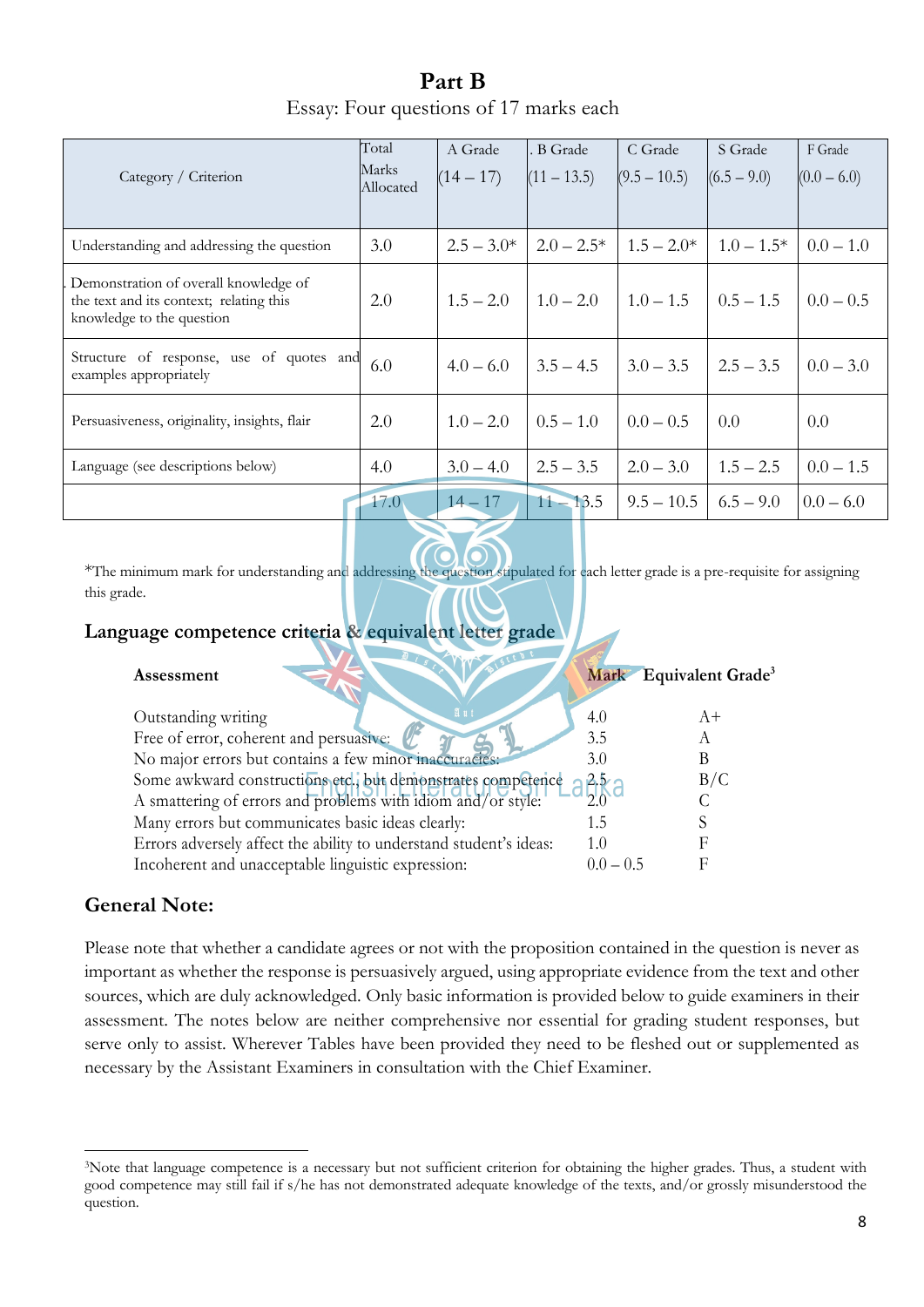## **5. Drama**

Answer any one of the following questions. Do not answer the question which is based on the question you selected in question 1 of Part A above.

(a) "Memory and past are always intertwined. Memories inhibit freedom and impede one's desire to change and start afresh" Examine the relevance of the above statement making detailed reference to Tennessee Williams' play *The Glass Menagerie***.**

The answer should address the following aspects of the question:

- Ø How is memory intertwined with the past in *The Glass Menagerie*? Amanda remembers her past and its glory alluding to a prosperous time. Therefore, her past is selectively recalled through memories, thus, emphasizing and validating some memories over others in the past. Even Tom and Laura are made to recall (by their mother) certain things about their past, once again highlighting the importance of remembering as an act to recall the past.
- Ø Amanda's inability to move away from her memories inhibit her ability to adapt and accept her present. She is unable to see the tragedy of her present condition due to her memories, especially reconstructed memories of her past, that are clouding her judgement and sensibilities.
- $\triangleright$  Laura is unable to accept herself and her station in life, because her mother is adamant on seeing her own past being replayed through her daughter. Laura is unable to move ahead and start afresh till she lets go of her menagerie, since the menagerie is representative of her memories and her desire to reconstruct her past. The moment the unicorn is broken, her reconstructed, fantasised past is shattered, allowing her to move ahead as if it were a fresh start.
- Ø Tom is able to move away, think of starting afresh, and find his own unique space only because he is able to let go of the memories that had bound him to his past.
- (b) "Ultimately it is evil, hatred, and deception that triumph over virtue, love and honesty in Shakespeare's play *Othello*". Do you agree?

The best answers will accomplish the following, using powerful examples to establish their argument:

- Identify and explain the elements of evil, hatred and deception (which may overlap and/or reinforce each other) AND demonstrate the extent to which they prevail at the end of the play.
- Identify and explain the qualities of virtue, love and honesty (that also overlap and nurture each other) AND explain what happens to these qualities as the play unfolds.
- Explain how both the "positive" and "negative" characteristics are intertwined within the same incidents/examples and in the same characters, thus making a simple classification misleading. For example, there are instances where virtue is combined with foolishness and petty deception. Other examples show that entirely different factors drive the plot to its tragic conclusion.
- Will analyse whether this interpretation of the play is overly pessimistic (and simplistic) or whether the ultimate assessment is more complex and nuanced than this black and white description.

Hence, the question is deceptively simple, and most students will tend to over-simplify and arbitrarily separate the positive and negative elements. The crux of a good answer is its demonstration of a careful analysis of appropriate examples, which pays special attention to language use.

(c) In Shakespeare's play *The Tempest* "all the turbulent conflicts in adult social life are resolved by Prospero's wise mildness and his way of wielding power." Comment on this assessment of the play.

Effective answers will unpack the question as follows: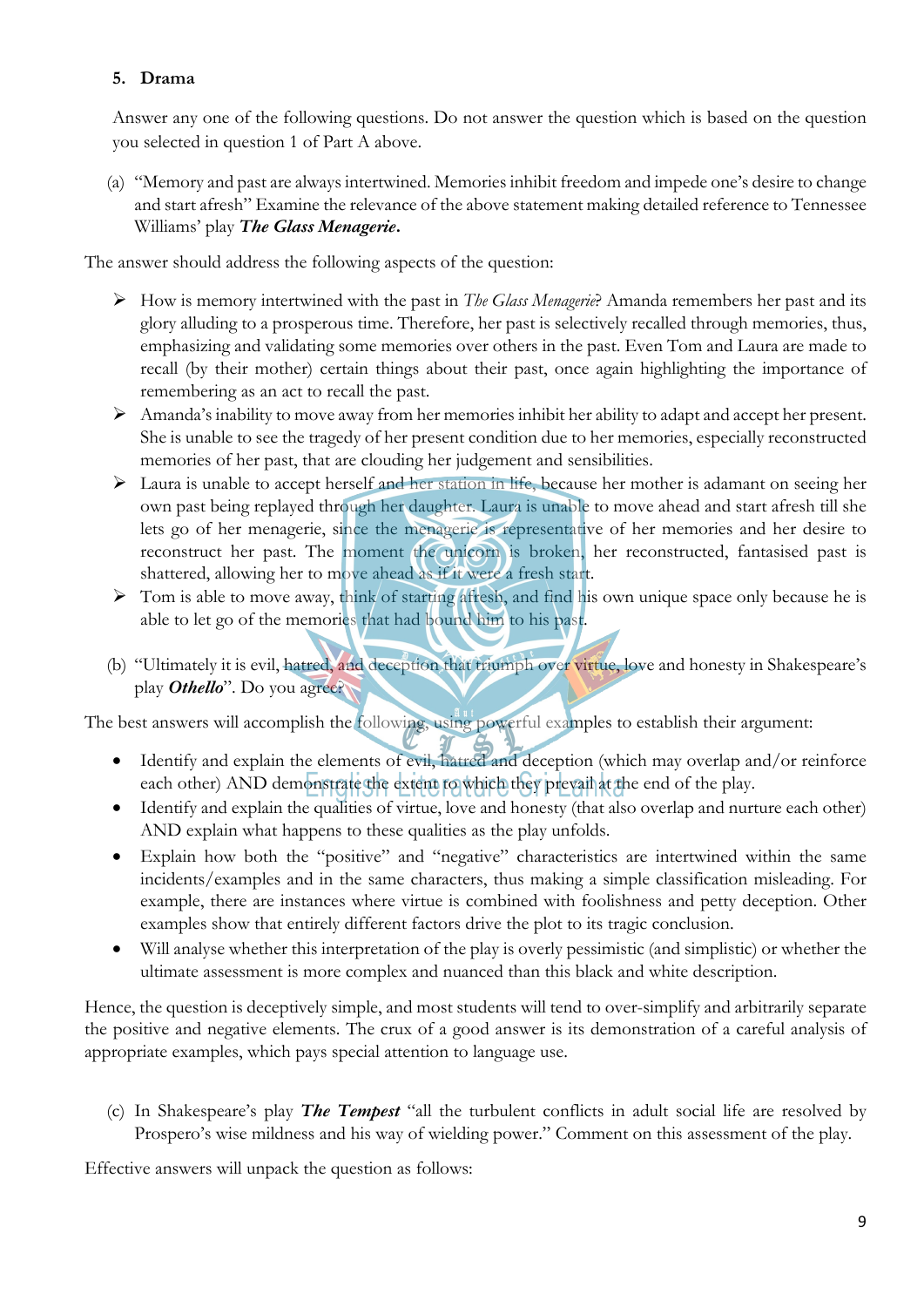- Identify and explain the types and categories of adult social conflicts as presented in the play, including by not confined to greed for power and authority, inter-generational issues, exploitation, gender inequality, colonization and governance, sexuality and control etc., using appropriate examples from the text. AND demonstrating the extent to which these are resolved.
- Unravelling Prospero's role in relation to these conflicts, and assessing whether he was instrumental in resolving them through his particular approach to wielding power, including his "wise mildness", if such descriptions make sense.
- Explain whether this is a useful way of looking at the play by identifying the strengths and weaknesses of this approach in understanding the play.
- Summarizing whether (a) all such social conflicts are in fact resolved, (b) the extent to which Prospero's approach is instrumental in resolving these conflicts, if at all, (c) if Prospero's role is well described as "wise mildness", and (d) this is a useful approach to understand the play.

This is a difficult question, which must be taken into account when grading answers.

(d) "Suffering, especially in the face of endless discrimination and violence can change one's own definition of good and evil" Respond to Athol Fugard's *Sizwe Bansi is Dead* in light of the above statement.

An ideal answer will discuss the following with appropriate examples from the text

- Ø Black people have been subjected to various forms of discrimination because of their difference to the ruling Whites. They have had to carry documents to be able to work and earn a decent living.
- $\triangleright$  Styles and his story of the Ford Motor company is a good example of how long term exposure to various forms of violence have decensitised one to ethical behaviour and right and wrong. He openly admits to ridiculing and even manipulating language to mock the Whites, since they do the same in various other forms.
- $\triangleright$  Styles' story about his father, how he exterminated the rats at his Studio are again examples of how being exposed to long term discrimination and violence can change one's perception of good and evil.
- $\triangleright$  Buntu's parable about OutaJacob is a good indicator of how people have been continuously persecuted for their race and skin colour and how people can find salvation and rest only through death.
- Ø Sizwe's decision to appropriate the identity of a dead man, despite knowing it is violation of the law is another seminal example of how people faced with difficult living conditions and racial discrimination will resort to anything, even at the cost of disregarding one's own identity.
- (e) "*The Dumb Waiter* is nearly ordinary, almost trivial in plot and dialogue. Yet, this very ordinariness and triviality make its final impact all the more disturbing." Do you agree with this analysis of Pinter's play?

Passing answers should address the following basic components of the question, using textual evidence to assess the validity of the quotation provided:

- $\bullet$  The ordinary and trivial nature of the plot and dialogue of the play
- $\bullet$  Establish that the final impact of the play is disturbing
- $\triangleleft$  Relate the ordinariness and triviality of the plot to the final impact of the play

In addition to this, good answers (B+ upwards) will consider and assess some of the following nuances in the question:

- \* The extent to which the modifiers "nearly" and "almost" are justified, if at all
- \* Distinguish between "plot" and "dialogue"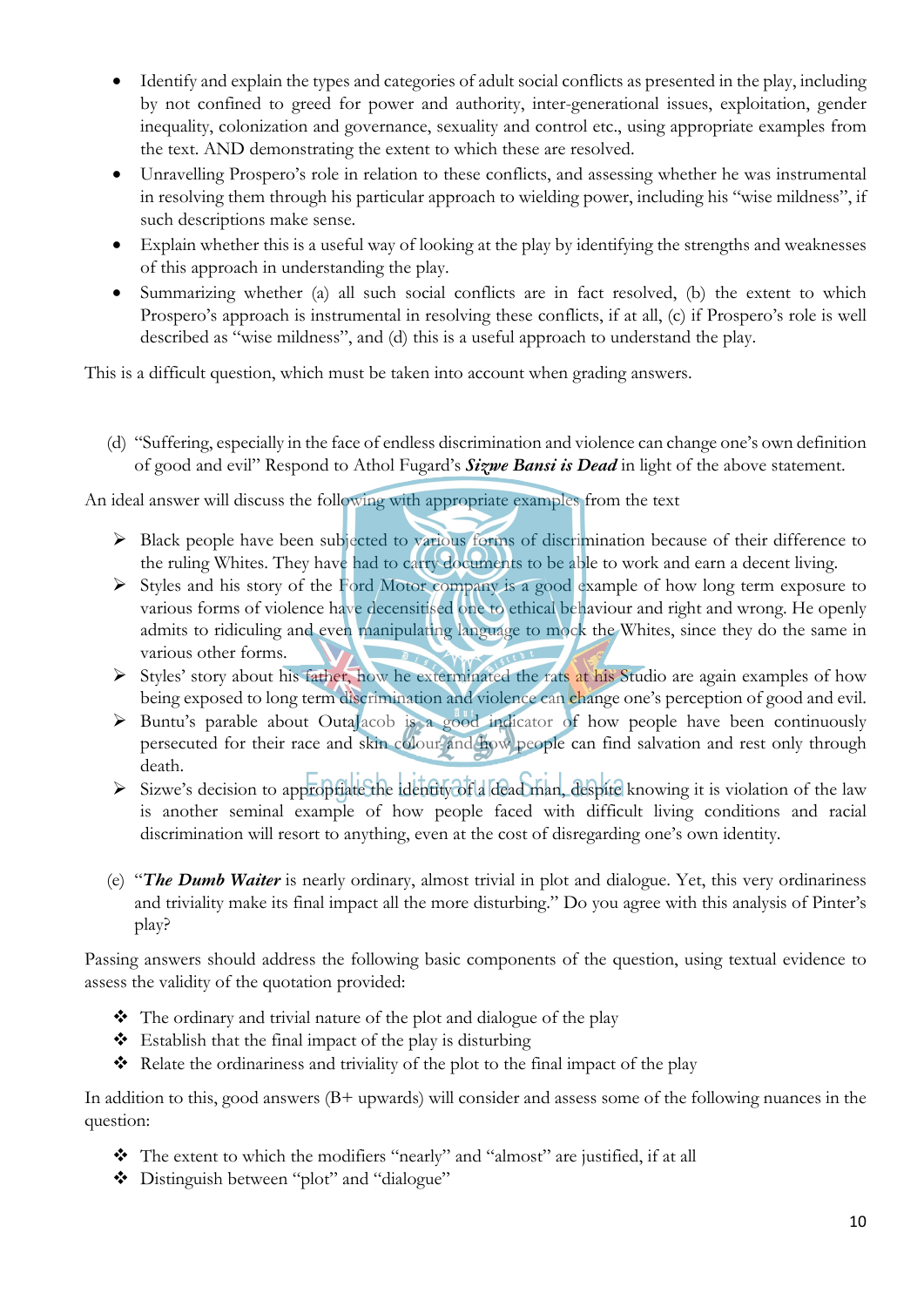v Demonstrate the extent to which the ordinariness and triviality of the plot and dialogue contributes to making the final impact of the play *more* disturbing

In this text particularly an analysis of the dialogue is crucial to making the above points effectively. This would require, at least in the better answers, the concrete analysis of the actual words and phrases used, as opposed to a mere recounting of the "content" of, for instance, an exchange between Ben and Gus.

#### **6. Novel**

Answer any one of the following questions. Do not answer the question which is based on the text you selected in question 2 of Part A above.

(a) "In *Tess of the D'Urbervilles,* Thomas Hardy is critical of the Victorian society's beliefs about fate, morality and repentance*.*" Do you agree?

The following can be used as guidelines to mark an ideal answer

- Ø Hardy's criticism about his contemporary Victorian society is expressed through the plot of the novel where he is critical about Tess and her circumstances in life. Tess is made to suffer for a 'sin' that she did not commit but was committed on her by another.
- $\triangleright$  Fate is criticized by Hardy by showing the many ways through which Tess could have been saved and redeemed in the eyes of the society. Alec owning up to his crime, Angel being open minded and accepting and most of all Tess's own family being accepting of Tess and her misfortune would have changed her life at various points to the better. Blaming Tess and her misfortunes on fate therefore is critiqued by offering us glimpses of What-Ifs throughout the narrative.
- Ø Morality, especially the rigid black and white moral code of the Victorian society is criticized by Hardy through references to Tess and her difficult life. Tess is made to suffer for a 'sin' she has not committed. Tess is made to suffer for that one moment of weakness in her life for the rest of her life, never allowing her redemption or forgiveness. The rigid morality of the Victorian society makes sinners easily while the same moral code is unable to see the nuanced nature of sins and sinners.
- $\triangleright$  Repentance is another theme that is brought out in the novel where the readers are able to see Hardy's critical stance on Victorian idea of repentance. The hypocrisy of religion which allows sinners to repent if they are wealthy and the poor to repent despite their innocence is highlighted by Hardy to critique the concept of repentance and its various avatars that were accepted by the larger society.
- (b) "Regret is a heavy burden to carry, especially if it is the result of dignity and greatness." How well does this describe Ishiguro's novel *The Remains of the Day.*

An ideal answer would address the following strands with references to the text

- Ø Stevens regrets his past and its many decisions throughout the narrative of *The Remains of the Day*. His regret makes him break down at the end of the story showing how difficult it is to revisit one's own past and come to terms with some of the decisions one had taken.
- $\triangleright$  Stevens' regret is the result of his misguided belief in the dignity of his role as a butler. His belief that a butler should embody the values of his aristocratic employer, to such length as to erase his own desires and personality cost Stevens personally as well as professionally.
- Ø Stevens never allows his emotions to be explored or expressed, therefore, leaving his dying father to attend to someone's minor injury and letting go of Miss Kenton because he was hung up on his professionalism as a butler, thus, costing him his own happiness.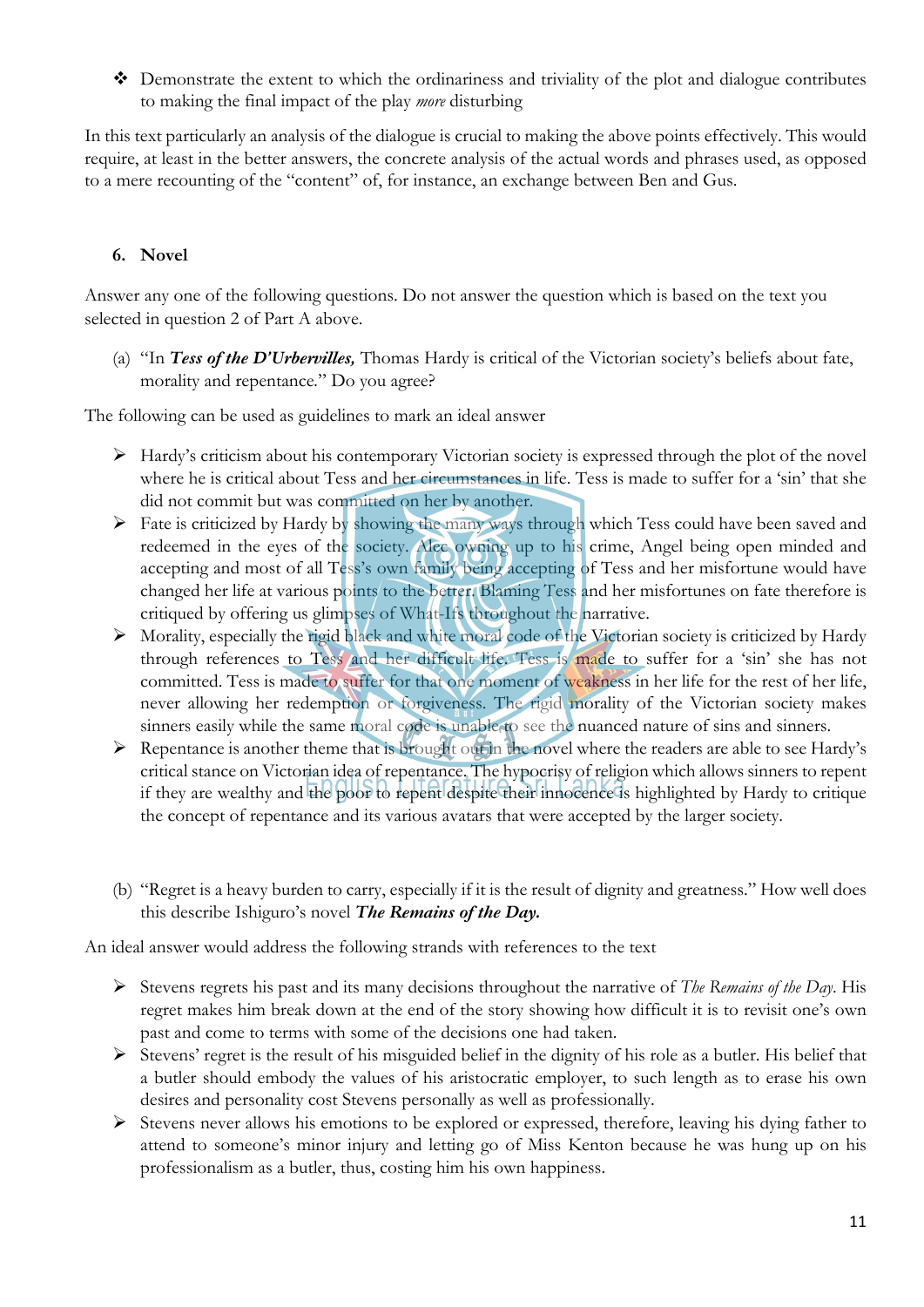- $\triangleright$  Stevens' misguided notions about greatness and dignity are reflective of his own contemporary society and its changing value system, which was finding it difficult to accept the changes taking place in the world. Dignity and greatness believed to be trademarks of British aristocracy, which were mimicked by Stevens as great signs of character prove to be character traits that isolate individuals making them lonely.
- Ø Ishiguro's novel highlight these traits, through Stevens' reflections about his own past and the observations he makes during his journey to meet Miss Kenton, culminating in his final breakdown and the missing day in the narrative, highlighting the enormity of loss and regret felt by Stevens.
- (c) "Gordimer does not fully condone or condemn any of the main characters in *July's People* and most importantly, she does not show the best way forward for South Africa." Comment.

The question requires the following discussion for students to pass, while additional elements which are needed for answers to be assessed as good are also included under each basic point:

- l
- Analysis of the extent to which the main characters are (a) condoned and/or (b) condemned: the main characters should at least include July, Bam and Maureen Smales, but can also add July's wife and the Smales' children among others. This would involve, in the best answers, demonstrating that Gordimer provides not merely the uncritical description of their actions and feelings, but also the sharp and critical exposure of their attitudes, foibles and prejudices, which are presented sympathetically but detachedly.
- v Identification of the extent to which Gordimer through her omniscient narrator can be seen to provide solutions (or ways forward) to the problems being described. Better answers will go beyond the simple assertion that the author doesn't propose solutions to her demonstration in the text the usual solutions will not hold because of radical difference in the worldviews and relationships that separate the Blacks from the Whites.
- v In addition, the best answers will seek to explain why this "neutrality" is important to making the novel what it is. By not taking sides or espousing propaganda/political solutions, the author has presented an intractable and utterly complex problem without any ulterior agenda. The readers must judge for themselves. It is important to note that in her personal and political life Nadine Gordimer was a strong and committed advocate of the anti-apartheid movement and South Africa's freedom struggle.
- \* The fact that the novel is set in a fictional context of a rebellion against White minority rule in South Africa and that it outlines core problems that presciently foretold the actual transfer of power which took place many years after her book was published, may be invoked in the best answers to support the claim made in this question.
- v As always, the quality of an answer on **JP** is dependent on the extent to which actual events and dialogues from the text are analysed.
- (d) "The women portrayed by Markandaya in *Nectar in a Sieve* are weak and helpless pawns in the hands of men." Critically examine the novel in light of this statement.

Answers should address the following, providing textual evidence to support the analysis:

- v Identification of the main women characters in the novel, which should include Rukmani, Kunthi, and Ira at least. In addition, Kali and Old Granny, Janaki and Ammu may also be considered, especially the first two because they are relevant to the question.
- v Assessment of the extent to which these characters are weak and helpless pawns in the hands of men.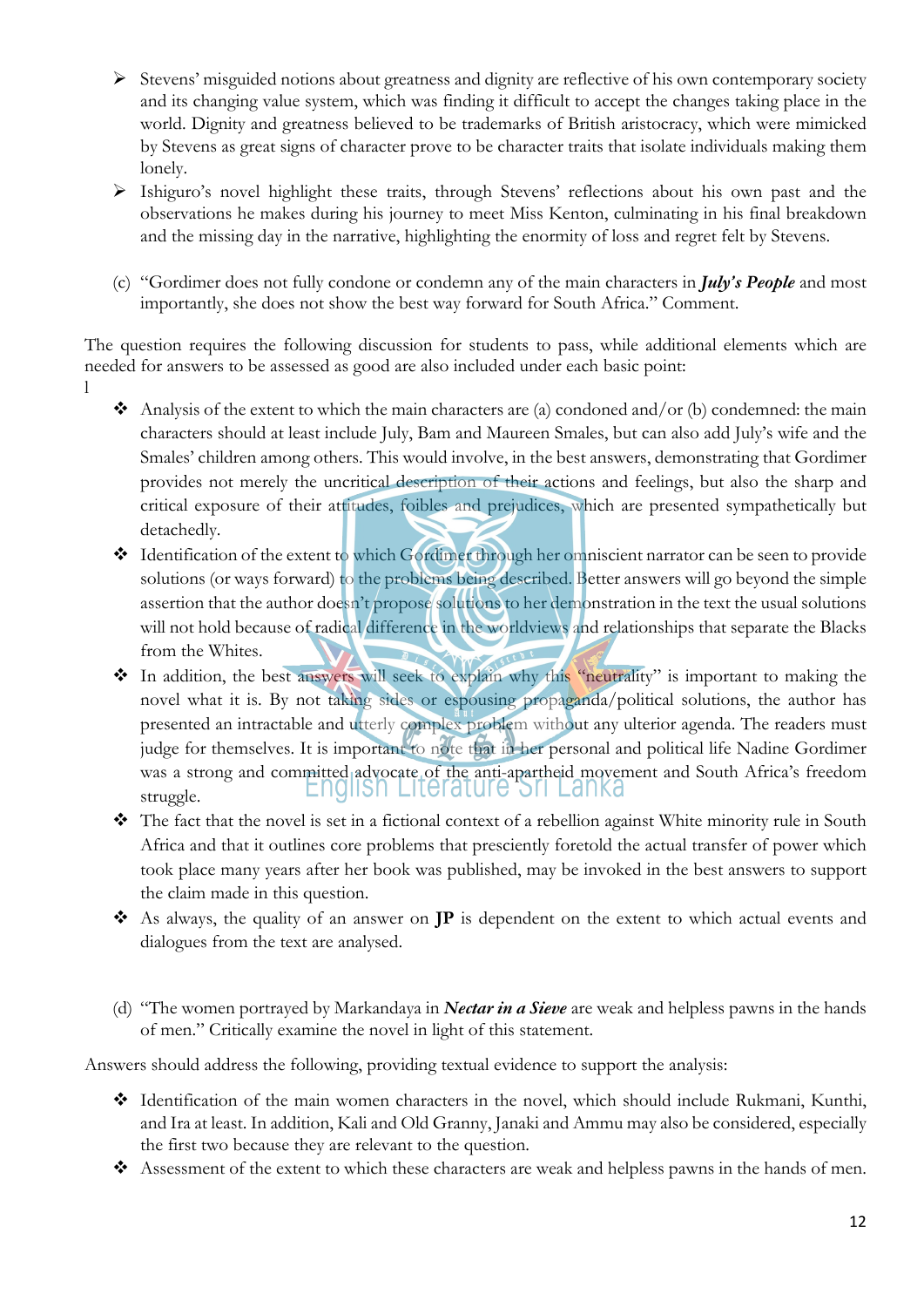- $\bullet$  While basic answers will provide a laundry list of examples supporting this claim, better answers will be able to distinguish the following: (a) levels and degrees of subservience to men, ranging from unquestioned servility to participation decision-making; (b) identification of examples of both passive and active resistance to male domination, which sometimes works to get what they want; (c) the nature of shared ideologies (religious, cultural, economic, political) of social hierarchies and gender roles that limit the independence of even strong and resolute women; (c) counter-examples of women's agency and taking control, even though such instances are rare and exceptional.
- $\cdot$  In a sense, the close examination of the life choices and behaviour of Ira and Kunthi may provide such counter-examples, and it is not accidental that their agency goes directly against the grain of social and cultural norms. Discussion of these aspects is the hallmark of an excellent answer.
- (e) "Yann Martel discusses how survival and resilience, in the face of danger and hunger allow Pi to explore the unexplored, both physically and spiritually in *Life of Pi.*" Is this a valid assessment of the novel and its central focus?

The ideal answer will address the following

- Ø This answer expects the candidates to look at certain themes through a lens of binaries: survival and resilience, danger and hunger, physical and spiritual. Since this is a complicated question, especially in a timed answer, any candidate's answer which has attempted to unpack the question and answer at least four of the concerns should be considered as a successful attempt.
- $\triangleright$  Pi's ability to survive, despite all odds of being in danger and hunger is one of the most obvious themes of the novel. Pi survives a shipwreck, and is able overcome the danger of being stranded with a Royal Bengal tiger and being hungry, leading to hallucinations and other forms of danger (Cannibal island, blind sailor, Richard Parker) which can all be considered as the dangers he had to face. The constant danger (of the shipwreck, being stranded with Richard Parker, cannibal island, being blind etc) is always associated with the hunger (he is constantly taking stock of the supplies, Pi's determination to fish), therefore exposing Pi's character to many different challenges, demonstrating his resilience.
- Ø Despite all these challenges, Pi survives, due to his sheer will and determination to not let these wild and otherwise forces get the best of him. This resilience, in the face of danger, the will to survive and go on, is a character that defines Pi and therefore makes resilience a theme of the novel as well.
- $\triangleright$  Pi explores the physical world that was not known to him before, after his shipwreck. He is forced to survive, with Richard Parker, on high seas when he is the sole human survivor of the shipwreck. He therefore explores the physical nature around him, the boat and its stock and map his survival strategy with resilience.
- $\triangleright$  Pi is also forced to explore the spiritual world around him, when faced with loneliness and the lack of divine intervention to save him. He is pushed to explore faith, not as a religious belief, but as a system of support to keep the hope and resilience alive, when he was thrown into difficult situations. Therefore, this novel explores the unexplored, both the wild nature and spiritual beliefs through Pi's ordeal at sea.

#### **6. Short Story**

a) Discuss the importance of conversations in **three** short stories in your syllabus, focussing specifically on how they move the plot forward and how they are used as a narrative technique.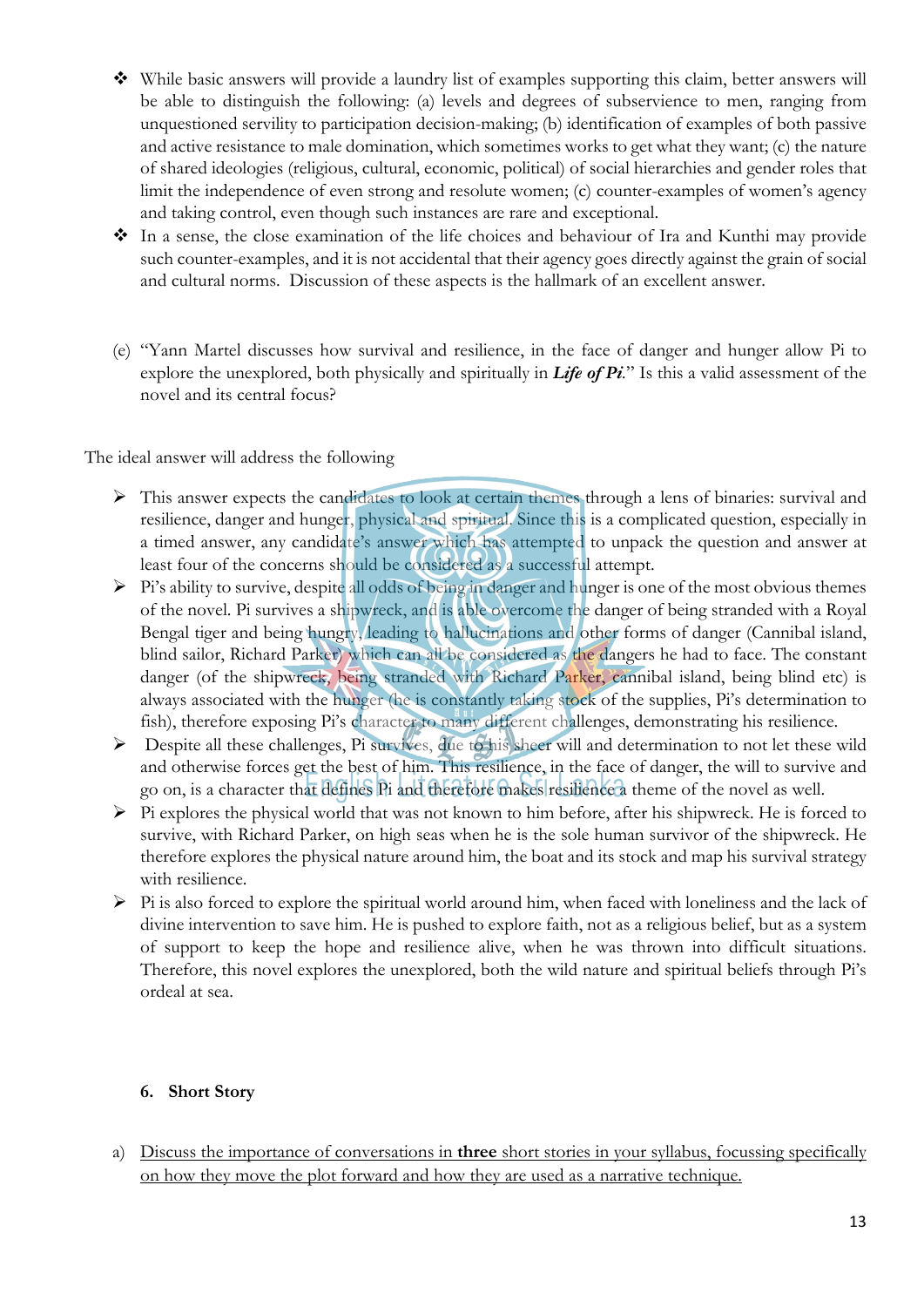A complete answer should include (at least) **three** appropriate short stories, and should address the following:

- Identification of key conversations in the short stories selected, explaining with textual evidence why these conversations are important to the stories. In the best answers this will involve a classification of different types of conversations (see Table below for examples).
- Analysis of the importance of each of the chosen conversations in terms of how they help in plot development.
- Analysis of the importance of each of the conversations in terms of how effective they are as narrative techniques. This could include purposes such as presenting individual and/or collective values, norms and beliefs, as well as attitudes (See Table below for details).
- Note the best answers will move beyond individual descriptions and explanations to include comparative and or summative analyses which will be supported by examples from more than one story.
- Note also that failures and weaknesses or lost opportunities may be highlighted by students who have a critical understanding of these stories, and such balance between positive and negative evidence is a strong proof of an excellent answer.

The following Table provides examples of how conversations (it is not exhaustive) are important in plot development and as the author's narrative strategy to provide additional information, delineate individual character, values and attitudes etc., as well as collective social and cultural norms and contexts.

| <b>SHORT STORY</b> | Identification of key<br><b>CONVERSATIONS</b>                                                                                                                                                                                                                                                                                                                                                                               | The role(s) and<br>function(s) of these<br><b>CONVERSATIONS</b> in<br>Plot Development                                                                          | Analysis of how these<br><b>CONVERSATIONS</b><br>function as a Narrative<br>Technique                                                                                                                                                                                                                                                                                  |
|--------------------|-----------------------------------------------------------------------------------------------------------------------------------------------------------------------------------------------------------------------------------------------------------------------------------------------------------------------------------------------------------------------------------------------------------------------------|-----------------------------------------------------------------------------------------------------------------------------------------------------------------|------------------------------------------------------------------------------------------------------------------------------------------------------------------------------------------------------------------------------------------------------------------------------------------------------------------------------------------------------------------------|
| "Eveline"          | This story is characterised by<br>its sparse verbal exchanges<br>which can hardly be<br>described as conventional<br>conversations. This<br>"absence" of verbal<br>exchanges is crucial to the<br>tone and ambience of the<br>story. The men (Eveline's<br>father and lover) issue<br>commands and express<br>strong views in single verbal<br>sentences, and the women's<br>"conversations" are<br>confined to their heads | the<br>Demonstrates<br>$\frac{1}{2}$ brejudices $\Box$ and $\Box$<br>other<br>attitudes (of the<br>men,<br>mainly). highlights gender<br>roles and disparities. | Eveline no longer has<br>the capacity or freedom<br>to make life-changing<br>choices<br>this<br>and<br>emphasized<br>her<br>$-$ by<br>inability<br>have<br>to<br>conversations with the<br>men in her life.<br>Key moments, such as<br>Eveline's paralysis at<br>the end<br>are starkly<br>presented through the<br>monosyllabic<br>and<br>unanswered<br>conversation. |
|                    | The conversations between<br>husband and wife (at the                                                                                                                                                                                                                                                                                                                                                                       | The conversation between<br>George and his wife bring                                                                                                           | The absence of mutual<br>understanding between                                                                                                                                                                                                                                                                                                                         |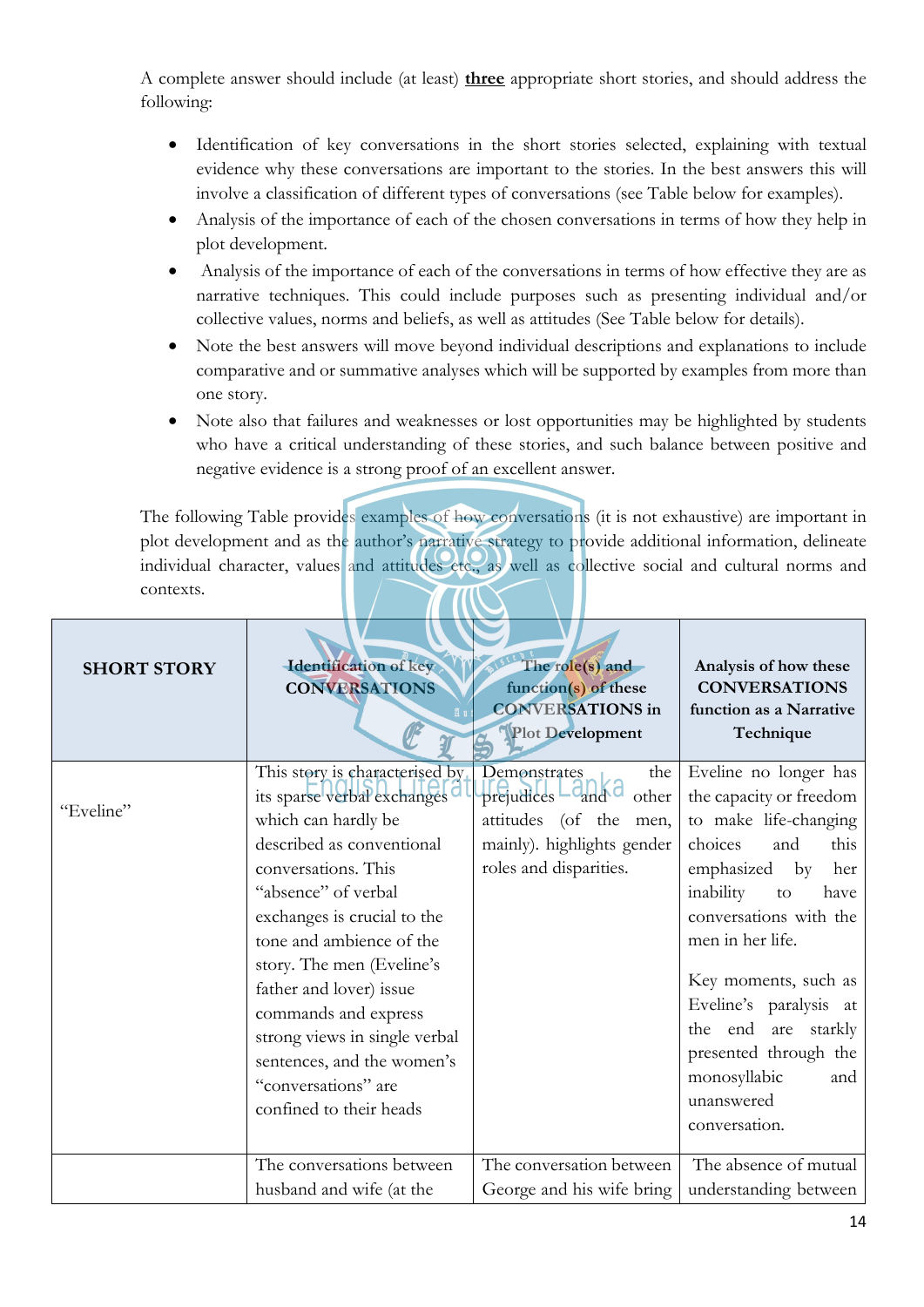| "Cat in the Rain"                     | beginning and when she<br>expresses her wish to have a<br>kitty); the conversations<br>between the woman and the<br>maid.<br>It can be said that the heart<br>of the story are its<br>mismatched dialogues.                                                                          | out the emptiness of their<br>relationship,<br>and<br>especially George's utter<br>disdain of his wife. He<br>doesn't even bother to<br>listen<br>her<br>and is<br>to<br>downright rude and even<br>abusive.                                                                                           | husband and wife, the<br>contempt with which<br>George treats his wife,<br>and her timidity and<br>desire to please him, are<br>all brought out by the<br>(mis)conversations<br>they have.                                                              |
|---------------------------------------|--------------------------------------------------------------------------------------------------------------------------------------------------------------------------------------------------------------------------------------------------------------------------------------|--------------------------------------------------------------------------------------------------------------------------------------------------------------------------------------------------------------------------------------------------------------------------------------------------------|---------------------------------------------------------------------------------------------------------------------------------------------------------------------------------------------------------------------------------------------------------|
| "Everyday Use"                        | Dee's conversation with<br>Mama about her "new"<br>name, which includes<br>"Hakim's" name as well.<br>The four-way conversation<br>about the churn top and the<br>dasher. And later about the<br>quilts where Maggie is<br>disparaged by Dee.<br>Dee's parting comments.             | The difference in values<br>attitudes<br>between<br>and<br>Mama and Maggie who<br>stayed at home and Dee<br>(Wangero) is beautifully<br>expressed in the dialogue,<br>as is Hakim's vacuousness                                                                                                        | Conversation is used to<br>delineate character and<br>value systems. The quit<br>discussion is superbly<br>revealing.<br>Characterization<br>1S<br>presented through the<br>conversations, as is the<br>history of oppression<br>and its exoticization. |
| "Interpreter of<br>Maladies"          | Conversation between Mr<br>Kapasi and Mr Das about<br>Mr Das' profession. Later<br>this is contrasted with<br>Kapasi's job discussion.<br>Discussion of the tourist<br>sites.<br>Family discussion among the<br>parents and children<br>The brief rapport between<br>Mrs D and Mr K. | Absence<br>$\circ$ f<br>real<br>communication<br><b>or</b><br>understanding. Very little<br>attempt to reach out and<br>share:<br>representing<br>of<br>stereotypes<br>the<br>expatriate Indian tourist in<br>India.<br>The<br>and<br>phoniness<br>superficiality of the Das<br>family is demonstrated | The characters' values<br>presented<br>are<br>111<br>mechanical<br>and<br>stereotypical<br>ways<br>through<br>these<br>dialogues, even to the<br>extent<br>of<br>being<br>caricatures.<br>Absence<br>of<br>real<br>communication                        |
| "The<br>Thing<br>Around<br>Your Neck" | No conversations presented<br>as direct dialogues. These are<br>re-interpreted in the<br>narrative, but can be<br>identified as conversations<br>embedded in the description<br>through a sensitive reading                                                                          | Relationships<br>the<br>(e.g.<br>embedded dialogue in the<br>penultimate paragraph)                                                                                                                                                                                                                    |                                                                                                                                                                                                                                                         |
|                                       | Family elders' dialogue about<br>Loku Naenda's (LN)                                                                                                                                                                                                                                  | Demonstrating hypocrisy<br>and false values of LN and                                                                                                                                                                                                                                                  | Characterization<br>(though exaggerated to<br>the point or being a                                                                                                                                                                                      |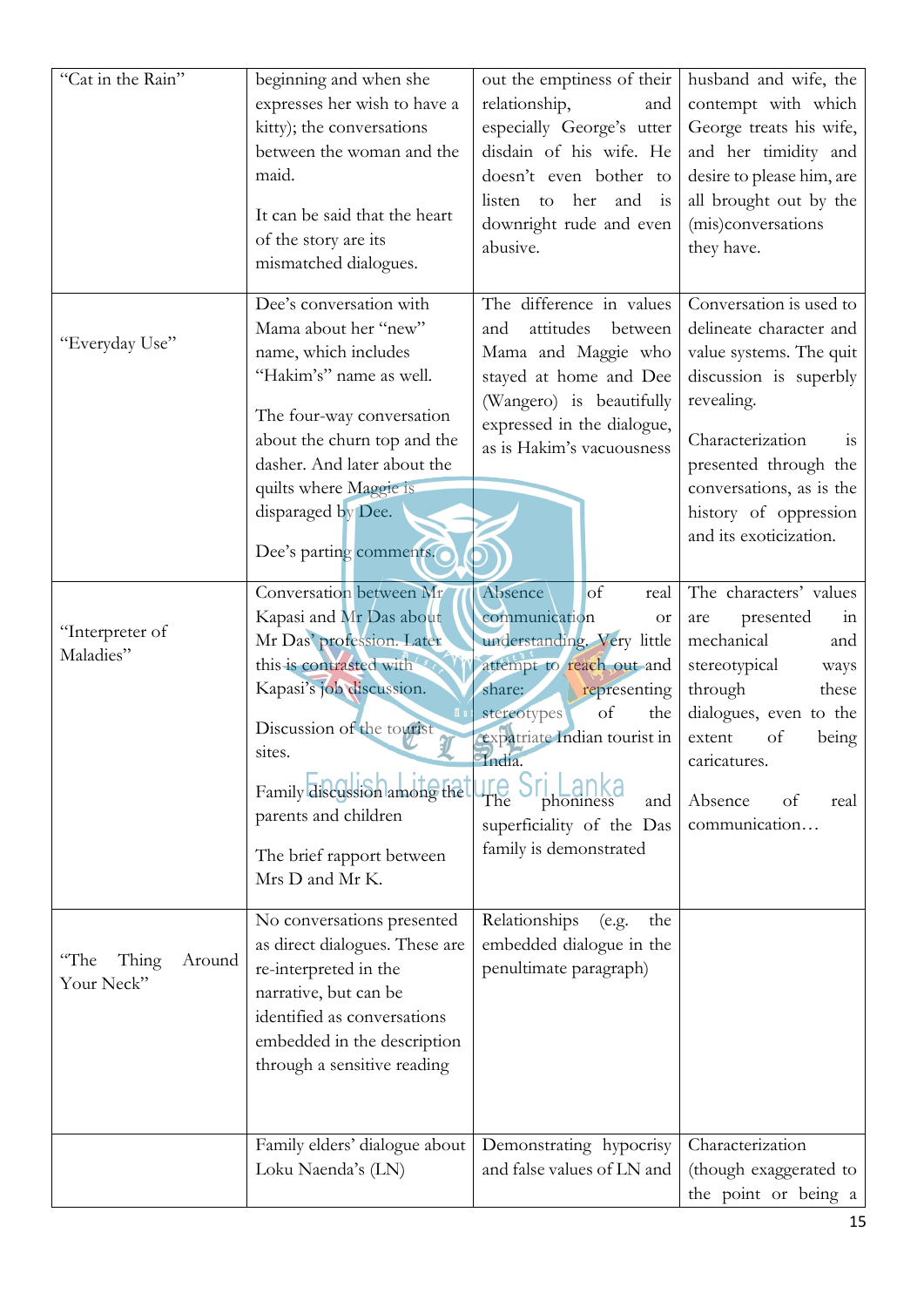| "Action and Reaction"   | generosity and kindness      | the rest of the family's    | caricature) is presented            |
|-------------------------|------------------------------|-----------------------------|-------------------------------------|
|                         | towards Kusuma.              | inability to criticise her. | entirely<br>through                 |
|                         | LN's sanctimonious           | The<br>self-<br>narrow      | dialogues.                          |
|                         | utterances, discussion with  | righteousness of LN is      | Religious hypocrisy and             |
|                         | LN, PN and Nangi about       | brought out effectively.    | ignorance<br><b>1S</b>              |
|                         | Kusuma                       | The overall respect and     | demonstrated by LN's<br>commentary. |
|                         | The fiasco about the trip to | fear that the family holds  |                                     |
|                         | Colombo, including the       | vis-à-vis LN.               |                                     |
|                         | discussion of Kusuma eating  |                             |                                     |
|                         | kavun without permission     |                             |                                     |
|                         |                              |                             |                                     |
| <b>Additional Notes</b> |                              |                             |                                     |
|                         |                              |                             |                                     |
|                         |                              |                             |                                     |
|                         |                              |                             |                                     |
|                         |                              |                             |                                     |
|                         |                              |                             |                                     |

As usual, students need to "prove" their case through judicious use of sound examples and a carefully reasoned argument. If less than THREE stories have been used the answer cannot get more than a "C".

# **OR**

b) Explore how love is used as a theme in **two short stories** by **male writers.** Discuss the importance of this theme to the development of the plot and the characters in the selected short stories.

This question does not give students any choice of texts because only two short stories in their syllabus have been written by men. However, this is compensated for by the rich and nuanced contrasts between different kinds of love and relationships that these two stories demonstrate.

Taken together the stories portray various aspects of the theme love in strongly unsentimental ways. These include:

- The relationship between socioeconomic class and the freedom and capacity for fulfilled love
- The perennial difficulty of communicating and sustaining such "romantic" love beyond the initial attraction its newness
- The role that gender and social norms play in both initiating and restricting "love" among men and women

Candidates should not be given more than basic passing marks for merely recounting the story line in these short stories. The emphasis should be on **presenting key characters' emotional responses to their loved ones, and how their social and gender positions inflect their relationships and**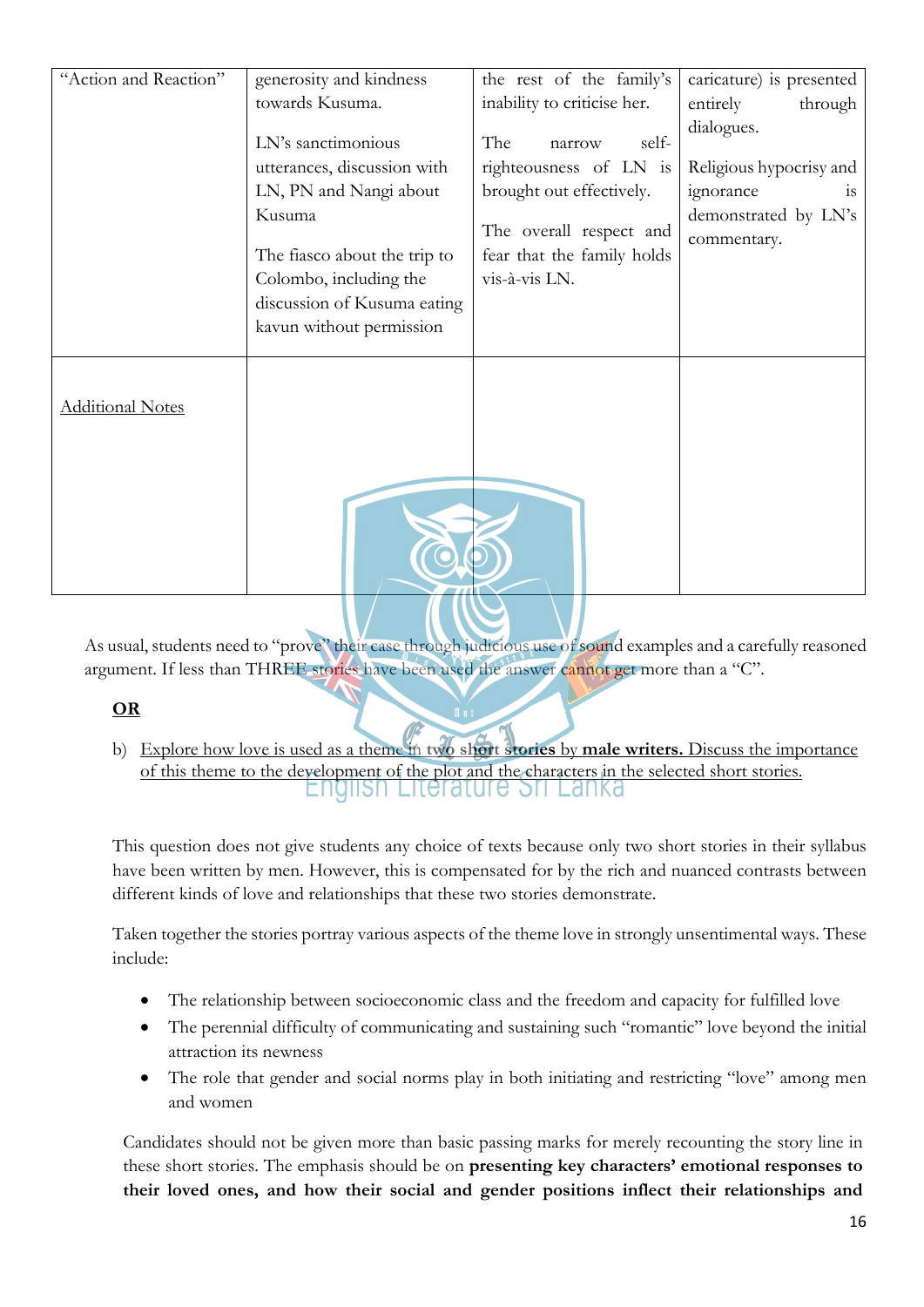**behaviour and in comparing/contrasting these lived realities in the two stories, as indicated in the Table below.**

| <b>SHORT STORY</b> | Identification of examples of<br>use of the theme of LOVE                                                                                                                                                        | Importance of each<br>aspect of the theme on<br>plot development                                                                                                                                                                         | Importance of each<br>aspect of the theme on<br>characterization                                                                                                                                            |
|--------------------|------------------------------------------------------------------------------------------------------------------------------------------------------------------------------------------------------------------|------------------------------------------------------------------------------------------------------------------------------------------------------------------------------------------------------------------------------------------|-------------------------------------------------------------------------------------------------------------------------------------------------------------------------------------------------------------|
|                    | Different kinds of love                                                                                                                                                                                          | There are overlaps and                                                                                                                                                                                                                   |                                                                                                                                                                                                             |
| "Eveline"          | portrayed:                                                                                                                                                                                                       | grey areas, of course.                                                                                                                                                                                                                   |                                                                                                                                                                                                             |
|                    | Familial love and the<br>1.<br>sense of loyalty/duty                                                                                                                                                             | Love is not liberating but<br>a function of habit, and<br>sometimes even stifling.                                                                                                                                                       |                                                                                                                                                                                                             |
|                    | Romantic love and<br>2.<br>its social constraints,<br>which have a strong<br>economic dimension                                                                                                                  | Eveline's relationship with<br>Frank can only be realised<br>if they "explore another<br>life" far away from this<br>one.                                                                                                                | Eveline no longer has<br>the capacity or freedom<br>to make life-changing<br>choices or even to<br>access her own feelings                                                                                  |
|                    | Self-love and the<br>3.<br>(in)ability to move<br>beyond a paralytic<br>numbness (social<br>forces, religious<br>norms, and<br>individual histories<br>have taken their tolla<br>on even the ability to<br>feel) | Eveline<br>has<br>lost<br>the<br>capacity for self-love, and<br>theret<br>self-confidence<br>required to take a decision<br>and stick to it.<br>ure Sri Lanka:                                                                           | Key moments, such as<br>Eveline's paralysis at<br>the<br>end<br>are<br>symptomatic examples<br>of what oppression and<br>denial at every turn<br>have done to her ability<br>to act as her heart<br>desires |
|                    | Fear of love, lack of<br>4.<br>understanding of<br>what love entails,<br>love escape from<br>oppression coupled<br>with the fear of<br>taking risks                                                              | Eveline's<br>Ultimately<br>inability to make a choice<br>(her paralysis is a gendered<br>society's paralysis) and her<br>fear of change from the<br>sordid but familiar present<br>tragic than<br>is<br>more<br>making the wrong choice. |                                                                                                                                                                                                             |
| "Cat in the Rain"  | Is the story about what<br>happens to love after<br>familiarity (which breeds                                                                                                                                    | George and his wife share<br>such a hollow and empty<br>relationship that it is                                                                                                                                                          | The absence or loss of<br>love can be seen in the<br>absence<br>of<br>mutual                                                                                                                                |
|                    | contempt) has set in? Is this<br>degeneration inevitable (a                                                                                                                                                      | difficult to imagine that<br>they were ever in love.<br>George's utter disdain of                                                                                                                                                        | understanding between<br>husband and wife, the<br>contempt with which                                                                                                                                       |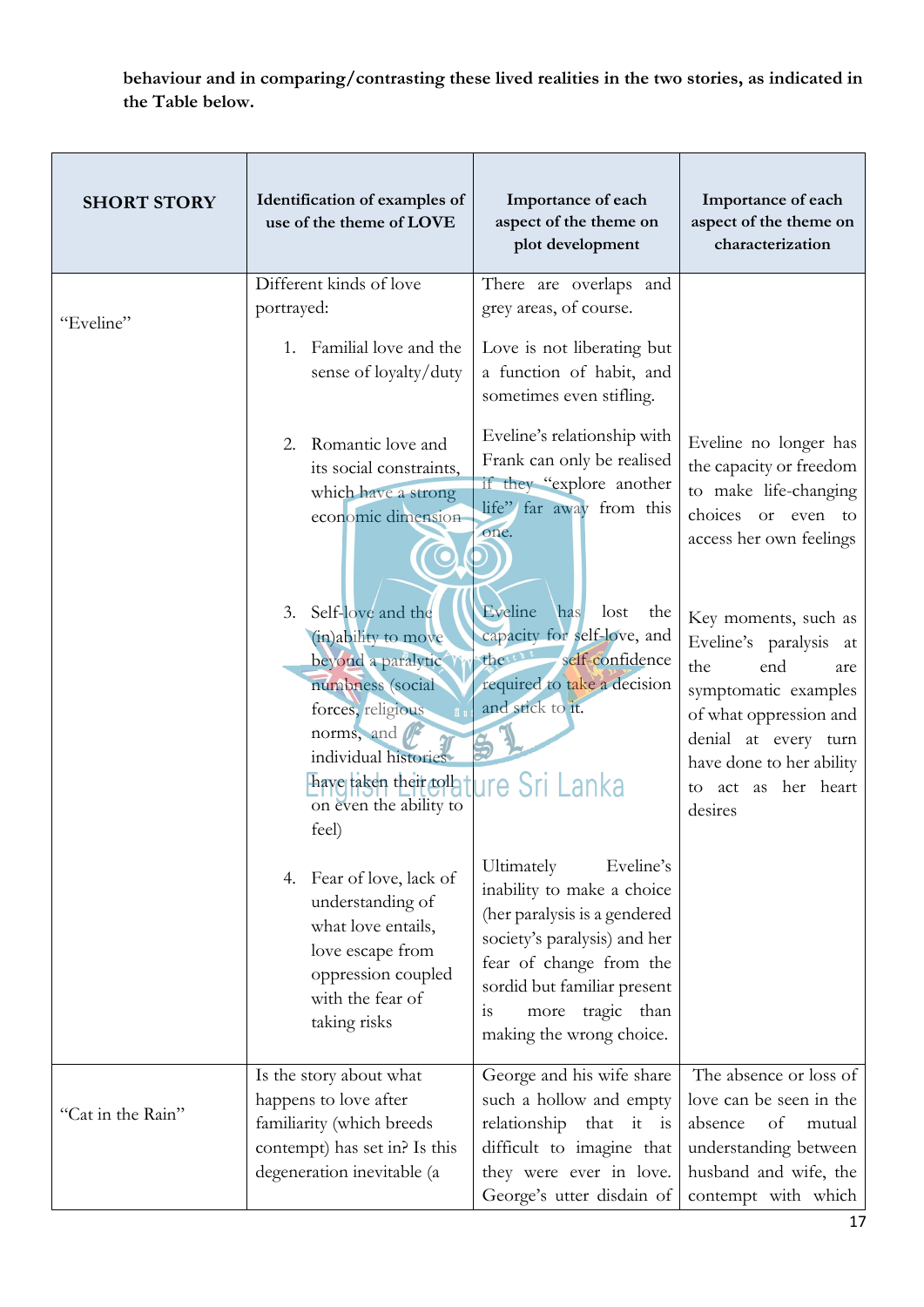| cynical view), or is it brough | his wife is so upfront that | George treats his wife, |
|--------------------------------|-----------------------------|-------------------------|
|                                |                             |                         |
| on by other factors?           | doesn't even bother to      | and her timidity and    |
| And/or is about the            | listen to<br>her and is     | desire to please him.   |
|                                | downright rude and even     |                         |
| emptiness of love and          | abusive. It is unequal in   |                         |
| human relationships that are   | every sense.                |                         |
| not based on mutual            |                             |                         |
| understanding and respect?     |                             |                         |
| What role does compatibility   |                             |                         |
| play in (romantic) love?       |                             |                         |
|                                |                             |                         |
| Given gender differences       |                             |                         |
| and structural inequality, is  |                             |                         |
| meaningful love among          |                             |                         |
| equal partners possible?       |                             |                         |
|                                |                             |                         |
| What is the relationship       |                             |                         |
| between love and basic         |                             |                         |
| decency, common human          |                             |                         |
| courtesy and shared values?    |                             |                         |
|                                |                             |                         |
|                                |                             |                         |
|                                |                             |                         |
|                                |                             |                         |
|                                |                             |                         |
|                                |                             |                         |
|                                |                             |                         |
|                                |                             |                         |
|                                |                             |                         |
|                                |                             |                         |
| English Literature Sri Lanka   |                             |                         |
|                                |                             |                         |
|                                |                             |                         |
|                                |                             |                         |

# **OR**

c) Identify the short story that in your view provides the best analysis of **resistance to oppression**, and write a short introduction to the story highlighting this aspect. Note that you first need to justify your selection through a brief comparison with the other stories in your syllabus.

The candidate's answer should contain at least some element of **comparison** in order to establish reasons for their selection of this short story as providing the "best analysis" of resistance to oppression.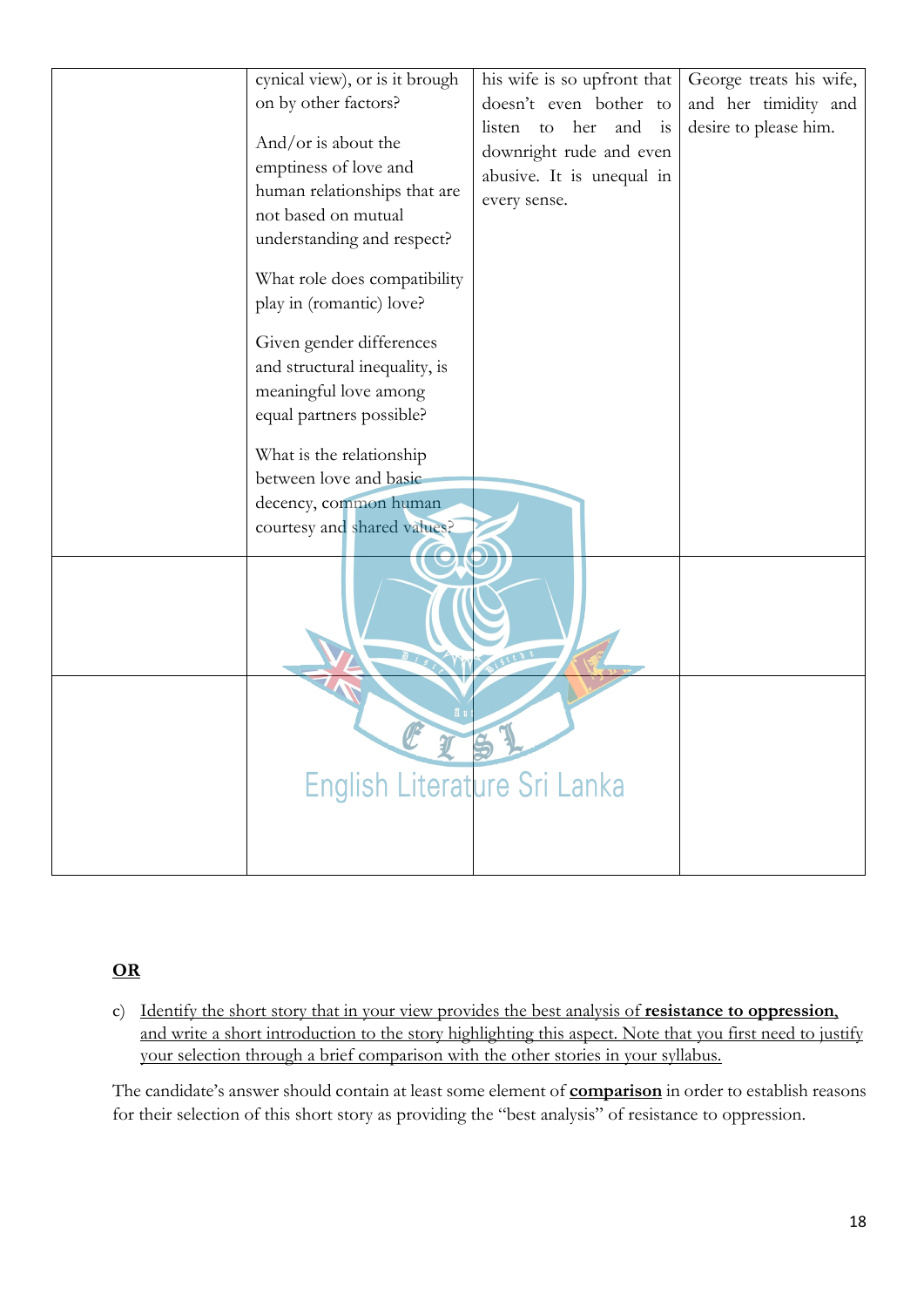- \* At a minimum, we require at <u>least two other stories</u> to be briefly discussed in order to justify his/her choice. If the candidate has not done this, there should be a proportionate deduction of marks [see below].
- \* Thereafter, a detailed explanation should be presented to demonstrate how the selected story describes and analyses aspects of social hypocrisy.

Ensure that structures such as "The short story X provides an excellent analysis of resistance to oppression **because** ……." provide explicit reasons for the candidate's choice.

| Description and        | <b>Selected Story</b>        | Other Story 1 | Other Story 2 | Analysis,  |
|------------------------|------------------------------|---------------|---------------|------------|
| Analysis of            |                              |               |               | Comparison |
| <b>Resistance to</b>   |                              |               |               |            |
| Oppression             |                              |               |               |            |
| Types and aspects of   |                              |               |               |            |
| oppression described:  |                              |               |               |            |
|                        |                              |               |               |            |
|                        |                              |               |               |            |
|                        |                              |               |               |            |
|                        |                              |               |               |            |
|                        |                              |               |               |            |
| Causes and             |                              |               |               |            |
| consequences of these  |                              |               |               |            |
| types of Oppression    |                              |               |               |            |
| explained              | English Literature Sri Lanka |               |               |            |
|                        |                              |               |               |            |
|                        |                              |               |               |            |
|                        |                              |               |               |            |
| 4                      |                              |               |               |            |
|                        |                              |               |               |            |
| and<br>Appropriateness |                              |               |               |            |
| persuasiveness of the  |                              |               |               |            |
| description<br>and     |                              |               |               |            |
| analysis contained in  |                              |               |               |            |
| the story              |                              |               |               |            |
|                        |                              |               |               |            |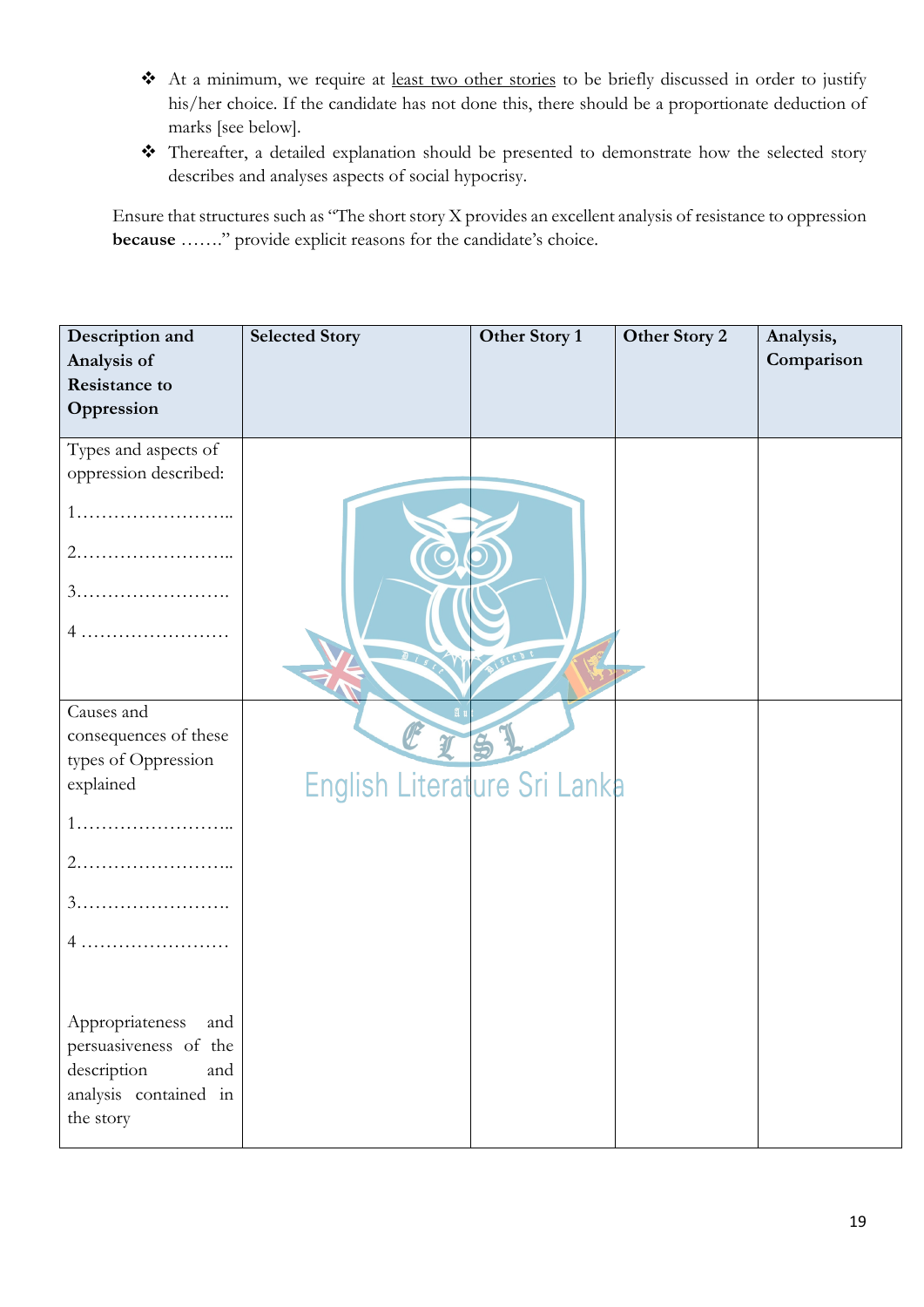| Focus on Resistance<br>to aspects of the<br>oppression.<br>What different types<br>of Resistance have<br>been described?<br>How effectively and                                                                                           |                              |  |
|-------------------------------------------------------------------------------------------------------------------------------------------------------------------------------------------------------------------------------------------|------------------------------|--|
| convincingly has this<br>resistance been<br>portrayed?                                                                                                                                                                                    |                              |  |
| Evidence of going<br>beyond mere<br>description to analyse<br>and critique such<br>Oppressive structures,<br>behaviour and<br>attitudes within<br>society, through the<br>characters'<br>interventions and/or<br>authorial narration etc. |                              |  |
| Analysis of the<br>repercussions of<br>Resistance to<br>Oppression                                                                                                                                                                        | English Literature Sri Lanka |  |
| Strengths, weaknesses,<br>omissions, insights<br>contained in the<br>portrayal of Resistance                                                                                                                                              |                              |  |
| Indirect and/or<br>passive resistance;<br>more complex forms<br>and types of resistance                                                                                                                                                   |                              |  |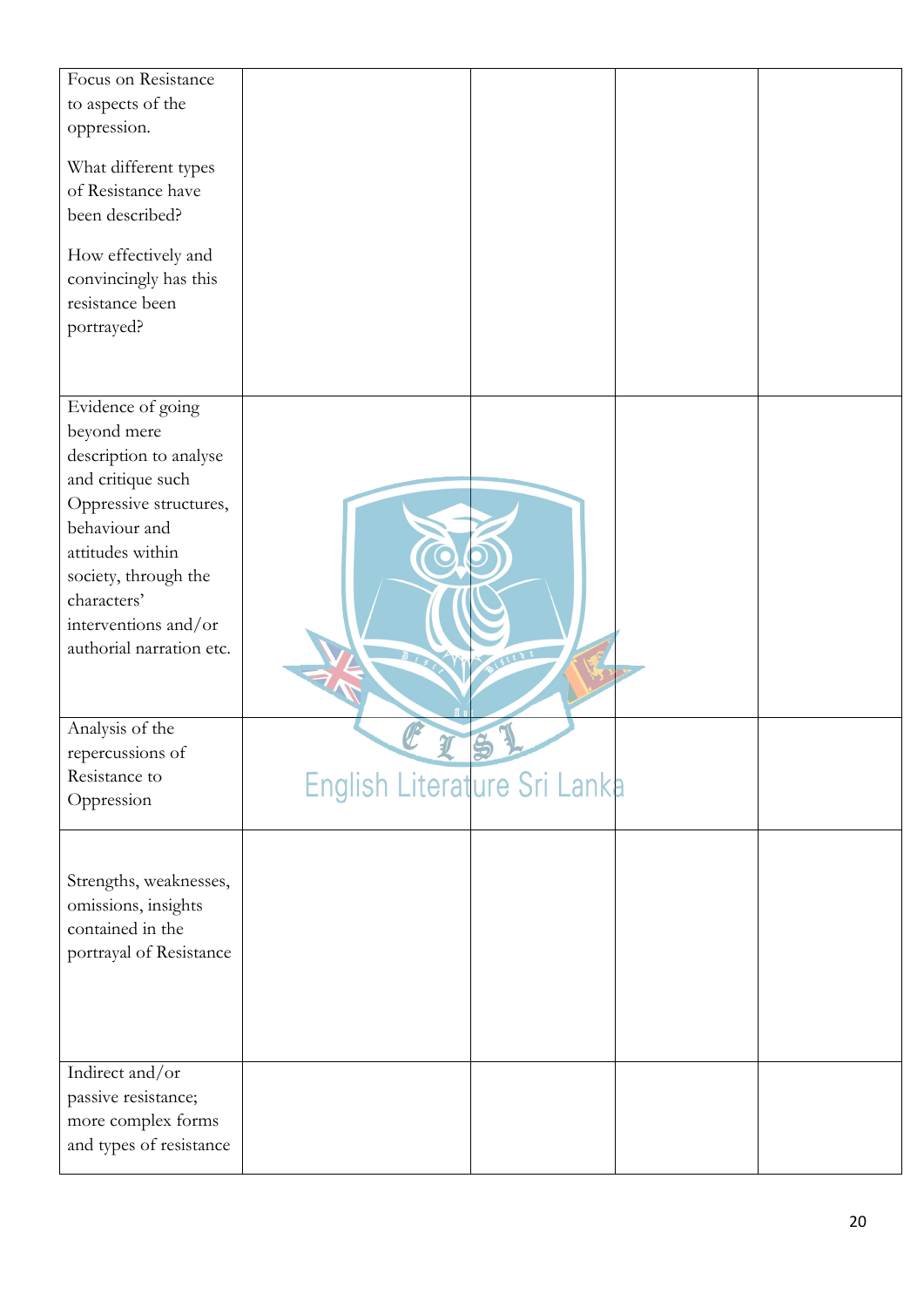| <b>GENERAL</b><br><b>SUMMARY</b> | "EVELINE": momentary, fragile and passive resistance by Eveline which is not sustained.<br>Frank's desire to escape to a new life of opportunity and hope is a form of resistance to<br>the stifling and exploitative context they life in.<br>"THE THING AROUND YOUR NECK": Akunna's resistance to racism and sexism<br>(escalating to sexual abuse and rape) takes many forms, and her final act of resistance is<br>to return home, but this doesn't necessary solve the problem, which is much bigger than                                                        |                                                                                                                                                                                                                                                                                                                                                                                                                                                                                                            |  |  |  |  |
|----------------------------------|-----------------------------------------------------------------------------------------------------------------------------------------------------------------------------------------------------------------------------------------------------------------------------------------------------------------------------------------------------------------------------------------------------------------------------------------------------------------------------------------------------------------------------------------------------------------------|------------------------------------------------------------------------------------------------------------------------------------------------------------------------------------------------------------------------------------------------------------------------------------------------------------------------------------------------------------------------------------------------------------------------------------------------------------------------------------------------------------|--|--|--|--|
|                                  | national boundaries.<br>"EVERYDAY USE": While on the surface it may appear that the educated and<br>sophisticated Dee is not challenged by Mama and Maggie, who seem to give in to her every<br>whim and fancy. However, a closer reading and analysis will show that they resist her<br>passively and their acceptance of her views hides their refutation and rejection of the values<br>and views she holds. The entire story caricatures Dee for her phoniness and false values,<br>which makes Mama's narrative voice one of radical resistance to these values. |                                                                                                                                                                                                                                                                                                                                                                                                                                                                                                            |  |  |  |  |
|                                  |                                                                                                                                                                                                                                                                                                                                                                                                                                                                                                                                                                       | "ACTION AND REACTION": The hypocrisy of piety and the division between rich<br>and the poor. Religion as a tool for the rich to exploit the poor. Kusuma's act of turning<br>the tables on Loku Naenda by subjecting her to the same oppression that she suffered is<br>classic resistance. However, the mere reversal of roles does nothing to change the nature<br>of this oppression, which is classed, gendered and has a strong institutionalised religious<br>dimension English Literature Sri Lanka |  |  |  |  |
|                                  | "INTERPRETER OF MALADIES": Mrs Das resists the oppression of gendered family<br>roles, but this is temporary and the mini crisis brings her back into the fold. Since the<br>characters are mainly stereotypic there isn't much to show, except the constraints against<br>such resistance.<br>"CAT INTHE RAINE The wife's demand for a kitty and her desire to change her                                                                                                                                                                                            |                                                                                                                                                                                                                                                                                                                                                                                                                                                                                                            |  |  |  |  |
|                                  | appearance are symbolic acts of resistance against her husband's devaluing and demeaning<br>of her.                                                                                                                                                                                                                                                                                                                                                                                                                                                                   |                                                                                                                                                                                                                                                                                                                                                                                                                                                                                                            |  |  |  |  |

Do not give more than a bare pass mark if the candidate merely recounts the plot of the selected story, however well that plot is presented. Note that a pass mark [06/17] is the **maximum** mark that can be awarded in such a situation, and most often the mark assigned will be less than this.

# **7. Poetry**

a. Write a brief critical analysis of **any three poems** in your syllabus paying special attention to the theme of **duty and/or responsibility** as explored by the poets.

Students (first) need to describe the themes of duty and responsibility, attempting to explain their similarities (overlap) and differences, and then outline the manner in which the treatment of aspects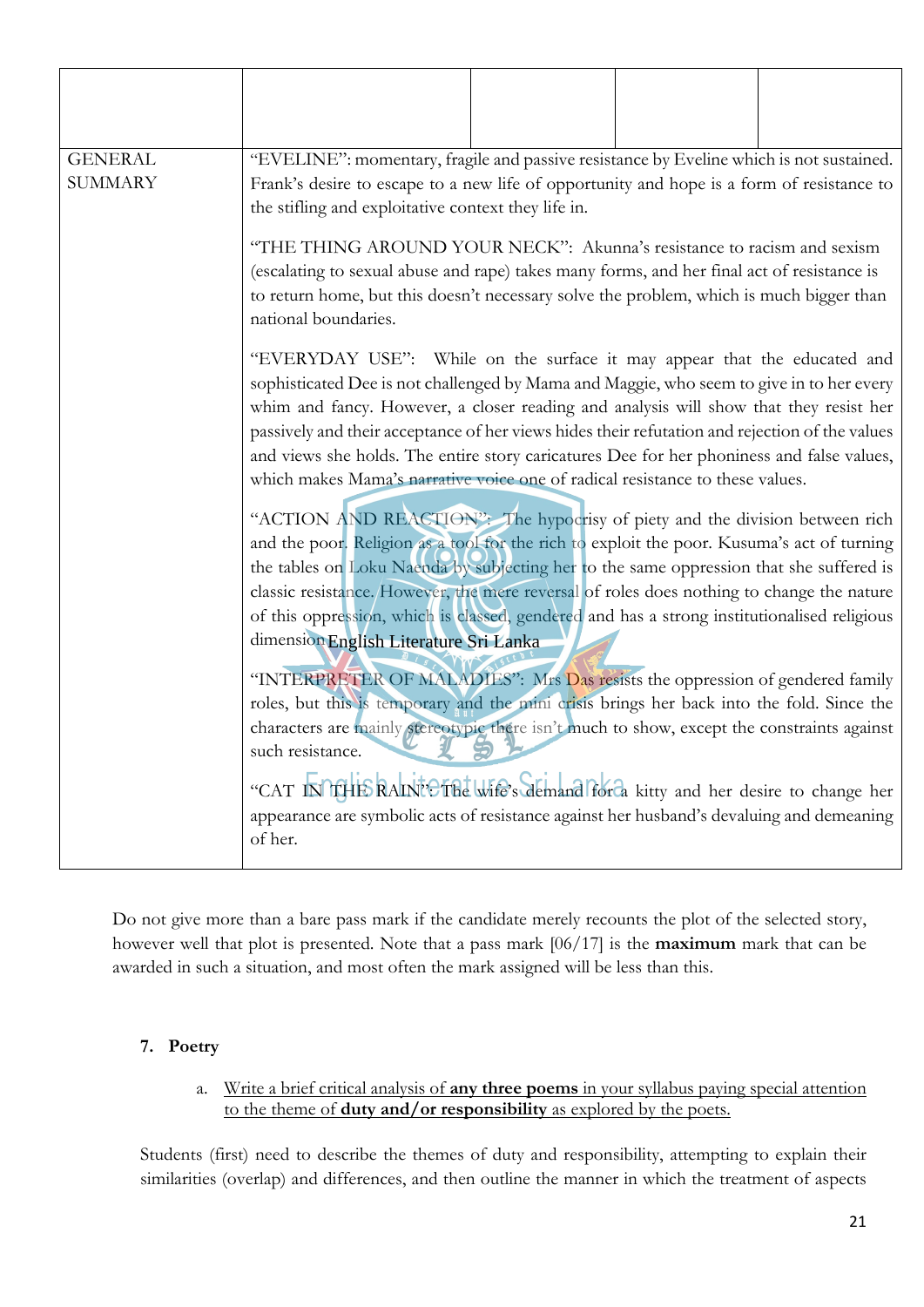of these themes are similar/different in poems selected for analysis The following Table is merely a skeleton, which will vary depending on the poems chosen by the student.

It is important to note that the student is required to write **a brief introduction** to the three poems based on the shared theme. It should, therefore, be a thematic introduction to the poems.

| Aspects of<br>the THEME of Duty<br>/ Responsibility in<br>the three poems                                                                                                                                          | POEM A                       | <b>POEMB</b> | <b>POEM C</b> |
|--------------------------------------------------------------------------------------------------------------------------------------------------------------------------------------------------------------------|------------------------------|--------------|---------------|
| Description of Duty<br>and/or Responsibility<br>in conceptual/general<br>terms and/or through<br>contexts.<br>concrete<br>Explanation<br>of<br>the<br>difference<br>between<br>these terms<br>Identification of    |                              |              |               |
| collective and/or<br>individual duties and<br>responsibilities                                                                                                                                                     |                              |              |               |
| Examination of the<br>(root) causes and (core)<br>consequences<br>of<br>different types duties<br>responsibilities<br>and<br>(based on occupation,<br>relationship,<br>context<br>circumstance,<br>and<br>gender ) | English Literature Sri Lanka |              |               |
| Key metaphors, similes<br>and other descriptors<br>the<br>that<br>capture<br>relationship<br>between<br>duty and responsibility                                                                                    |                              |              |               |
| Hierarchies and levels<br>of<br>duties<br>and<br>responsibilities                                                                                                                                                  |                              |              |               |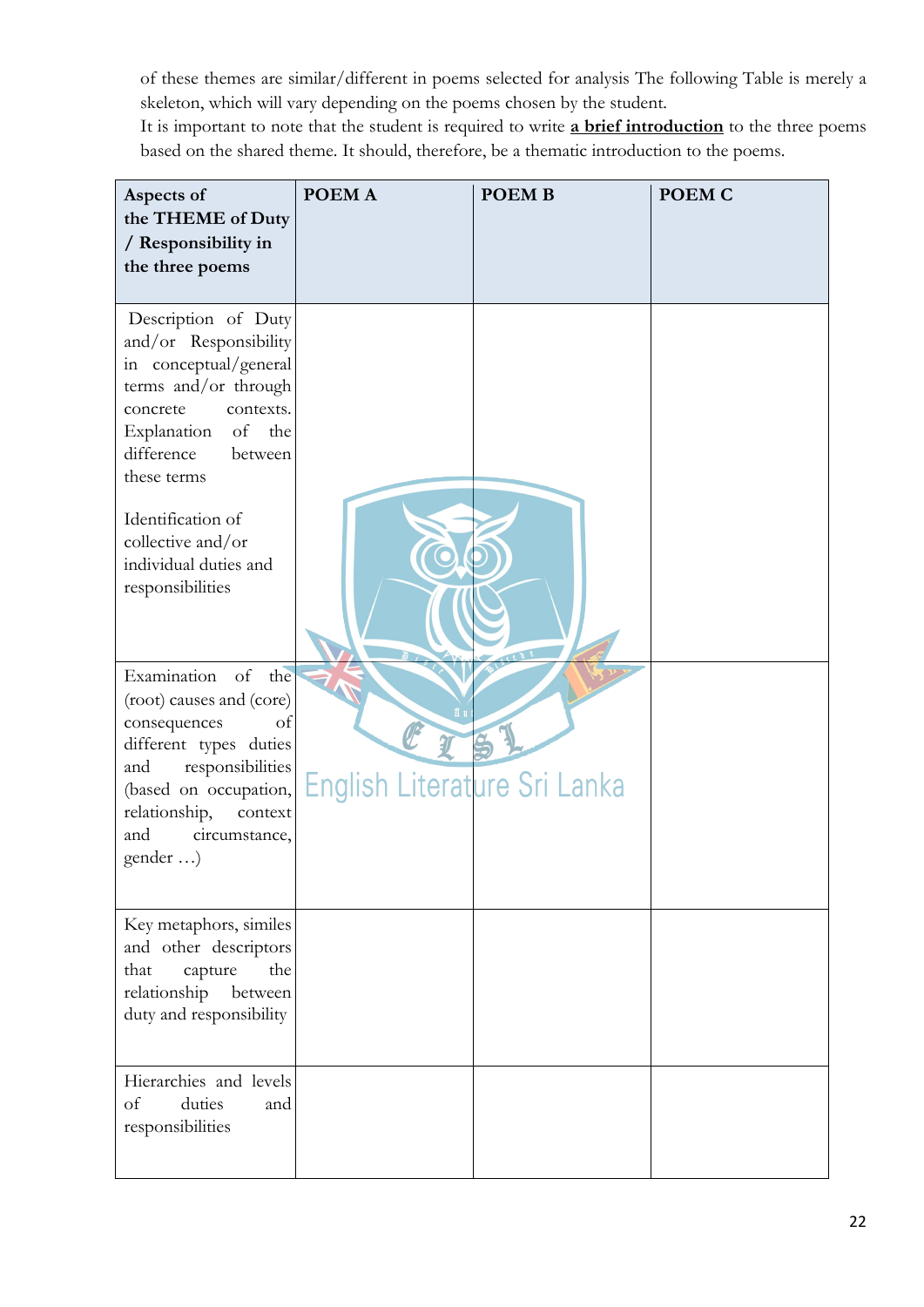| Impact of duty and/or<br>responsibility<br>on<br>situations<br>characters,<br>and relationships                                                                                                                                                                                                                               |                                                                                                                                                                                                                 |                                                                                                                                                  |                                                                                                                                                                                             |
|-------------------------------------------------------------------------------------------------------------------------------------------------------------------------------------------------------------------------------------------------------------------------------------------------------------------------------|-----------------------------------------------------------------------------------------------------------------------------------------------------------------------------------------------------------------|--------------------------------------------------------------------------------------------------------------------------------------------------|---------------------------------------------------------------------------------------------------------------------------------------------------------------------------------------------|
| <b>GENERAL</b><br><b>SUMMARY OF</b><br><b>RELEVANT</b><br><b>THEMES</b><br>(Note that Duty and<br>Responsibility often go<br>hand-in-hand and are<br>sometimes even used<br>interchangeably)<br>In general, a key<br>difference is that<br>duties are related to<br>oneself while<br>responsibilities are<br>oriented towards | <b>DUTY</b><br>To the Memory of Mr.<br>Oldham, Chimney<br>Sweeper, Remember.<br>Among School Children,<br>Suicide in the Trenches,<br>Cathedral Builders, An<br>Introduction, Fisherman<br>Mourned by his Wife, | Indirect<br>Implications on $D/R$<br>Batter my Heart,<br>Design, Morning at<br>the Window, An<br>Unknown Girl,<br>Phenomenal Woman,<br>Explosion | <b>RESPONSIBILITY</b><br>Chimney Sweeper,<br>Among School Children,<br>Suicide in the Trenches,<br>Money, An<br>Introduction, Unknown<br>Girl, Cathedral Builders,<br>Morning at the Window |
| others                                                                                                                                                                                                                                                                                                                        |                                                                                                                                                                                                                 |                                                                                                                                                  |                                                                                                                                                                                             |

Since the requirement is to write an introduction, the best student essays will include a brief description of the chosen themes (duty and/or responsibility), and also explain the rationale for the choice of texts made. Discussion of imagery and approach are most usefully undertaken when the three poems are analysed individually. A summative final paragraph is also required of a good answer.

# **OR**

# English Literature Sri Lanka

b. Examine how poets use **death** as a theme to explore social and political issues, providing detailed examples from **at least three** poems. English Literature Sri Lanka

| <b>Treatment of</b><br><b>THEME OF</b><br>DEATH in the three<br>poems selected                                                                                              | POEM A | <b>POEMB</b> | POEM C |
|-----------------------------------------------------------------------------------------------------------------------------------------------------------------------------|--------|--------------|--------|
| Role and importance<br>of DEATH in all its<br>forms and contexts in<br>the poem $(s)$                                                                                       |        |              |        |
| Note that it is not always<br>necessary for the term "death"<br>itself to be used:<br>synonyms/euphemisms and<br>descriptions of the consequences<br>accompanying death and |        |              |        |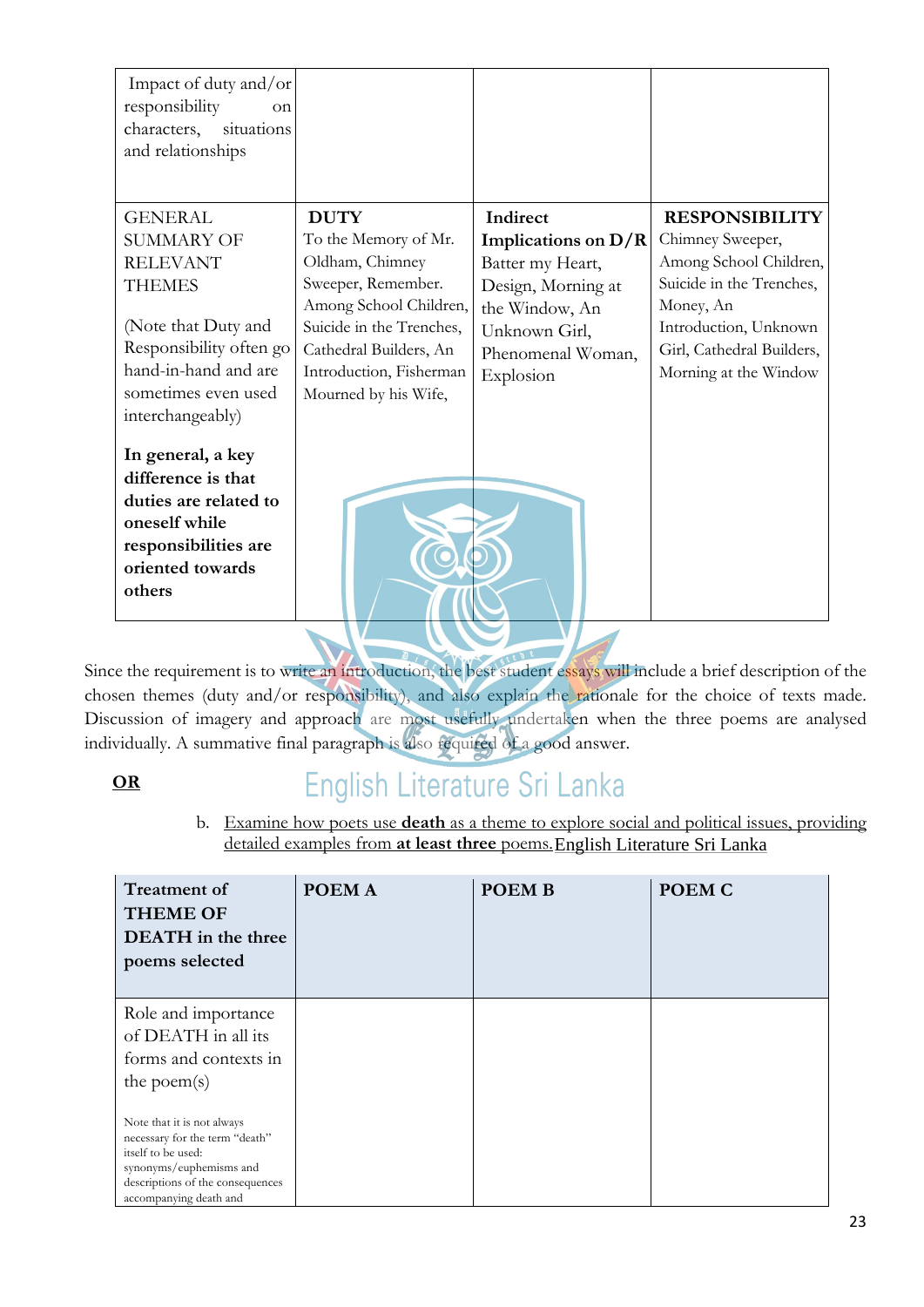| bereavement should also be<br>considered.                                                                                                      |                              |  |
|------------------------------------------------------------------------------------------------------------------------------------------------|------------------------------|--|
| Identifying the<br>SOCIAL and<br>POLITICAL aspects,<br>consequences/causes<br>of death                                                         |                              |  |
| 1.<br>2.<br>3.<br>4.                                                                                                                           |                              |  |
| Causes that either<br>result in or contribute<br>to death                                                                                      |                              |  |
| Consequences that<br>result from death                                                                                                         |                              |  |
| Key metaphors<br>and<br>similes used to describe<br>the impact of death<br>[How has death been<br>described in social and<br>political terms?] | English Literature Sri Lanka |  |
| Other relevant<br>elements that relate<br>death to social and<br>political realities<br>(indicate what they are)                               |                              |  |

Note that if the answer merely describes "death" and how it is portrayed in the selected poems, the student cannot get more than a passing grade, which means the maximum that can be awarded is 07 marks. This is a relatively easy and much-discussed theme, and it is therefore necessary that candidates discuss how death is used by the poets to examine social and political issues.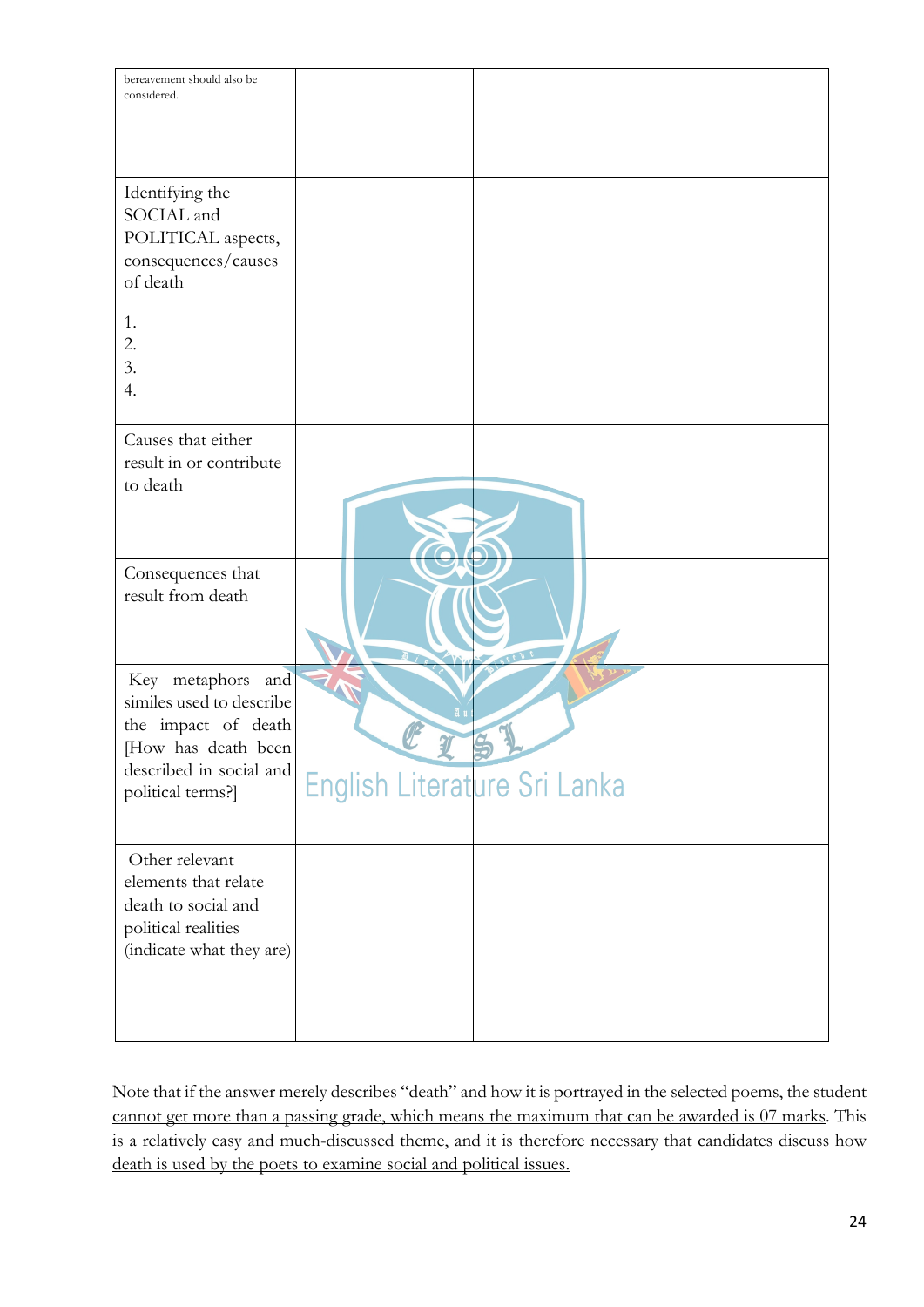- c. Critically analyse **one** of the following:
- I. The issues and concerns of childhood and youth in **at least three** prescribed poems.
- The best answers will identify both similarities and differences in the treatment and understanding of youth and childhood in the widely divergent contexts the poems describe. While it is not necessary to provide a rigid definition separating childhood from youth, better answers will explain the key differences between these two groups and discuss overlaps.
- Descriptions should categorise both positives and negatives (and grey areas in-between) that children and youth experience, as well as to situate these within the contexts (locations, time periods, social structures, political/cultural/religious milieux) of the protagonists, and identify how challenges are addressed, if at all in the poems.
- Note that there needs to be a comparative account of the three (or more) poems in order for an answer to get more than a passing grade. If the answer merely describes what each poem has to say about youth and children, without any comparison or analysis, the maximum mark that can be awarded is 08/17.

| <b>Treatment of</b><br><b>YOUTH</b> and<br><b>CHILDHOOD</b> in<br>the three poems<br>selected                                                                                                                                                                                                                                                                           | <b>POEMA</b><br>DISCO        | <b>POEMB</b> | POEM C |
|-------------------------------------------------------------------------------------------------------------------------------------------------------------------------------------------------------------------------------------------------------------------------------------------------------------------------------------------------------------------------|------------------------------|--------------|--------|
| Role and importance<br>of Youth and<br>Childhood in all their<br>different forms and<br>contexts in the<br>poem(s)<br>Note that it is not always<br>necessary for the terms "youth"<br>and/or "childhood" to be used:<br>synonyms, antonyms and<br>descriptions of the general ideas<br>underlying the experiences and<br>challenges of young people are<br>sufficient. | English Literature Sri Lanka |              |        |
| Prioritized issues and<br>concerns facing C and<br>Y:<br>1.<br>2.<br>3.<br>4.                                                                                                                                                                                                                                                                                           |                              |              |        |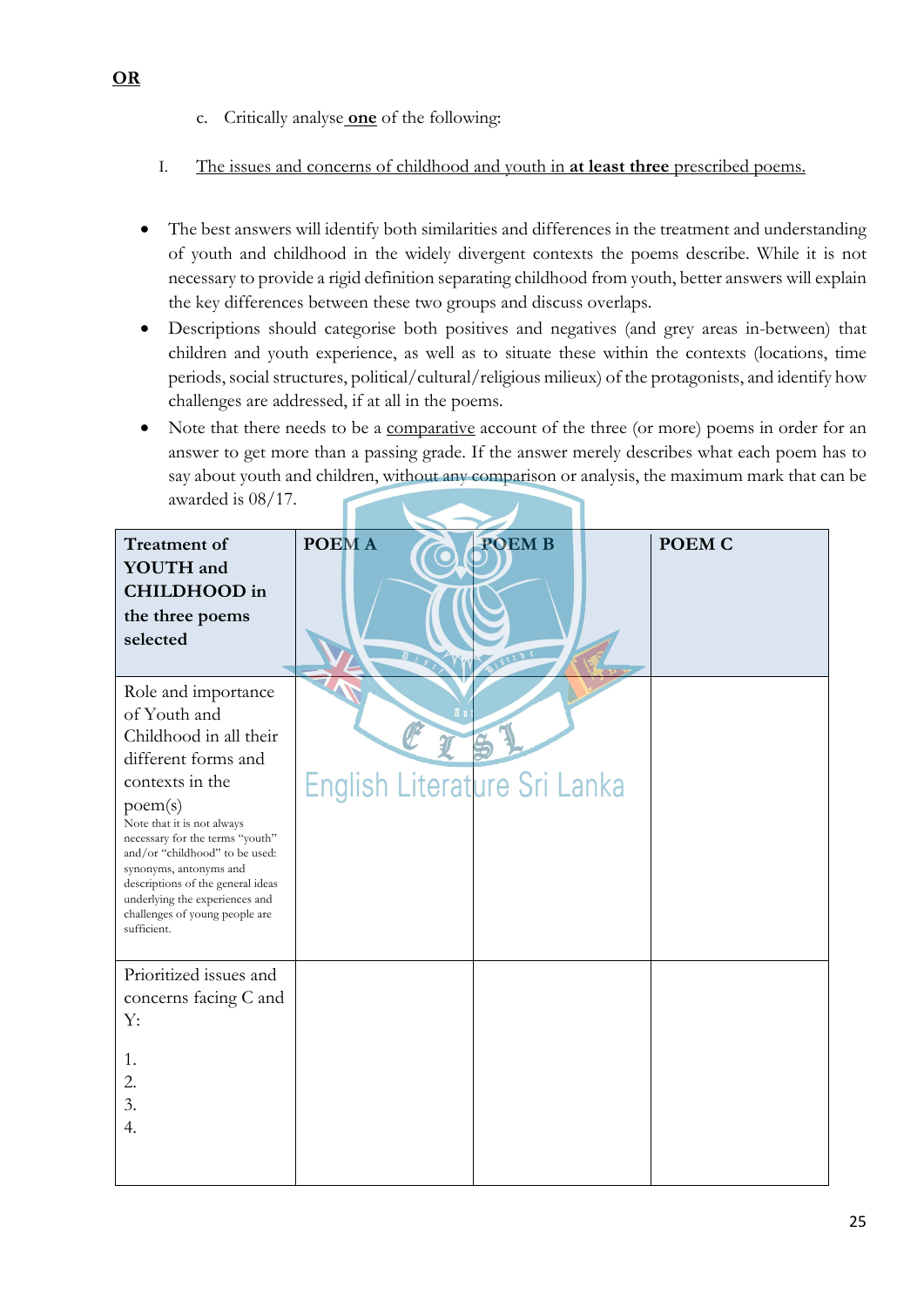| Depth and accuracy of<br>description of C and Y<br>concerns (clarifying<br>context)                                                                         |                 |  |
|-------------------------------------------------------------------------------------------------------------------------------------------------------------|-----------------|--|
| Insights and nuances<br>in addressing such<br>issues and concerns                                                                                           |                 |  |
| Key metaphors<br>and<br>similes used to describe<br>Y and C and their<br>the<br>$\overline{m}$<br>concerns<br>poem(s) [How have the<br>C/Y been described?] |                 |  |
| Other relevant<br>elements in dealing<br>with C and Y (indicate<br>what they are)                                                                           | <b>AISTED C</b> |  |
|                                                                                                                                                             |                 |  |

II. A comparison of **two poems**, one written by a woman and the other by a man, on the theme of marriage and family, so as to demonstrate the difference in their perspectives.

| THEME OF MARRIAGE &                                                                                                                                                                                     | POEM WRITTEN BY A | POEM WRITTEN BY A |
|---------------------------------------------------------------------------------------------------------------------------------------------------------------------------------------------------------|-------------------|-------------------|
| <b>FAMILY</b>                                                                                                                                                                                           | <b>WOMAN</b>      | <b>MAN</b>        |
| The role and function of FAMILY                                                                                                                                                                         |                   |                   |
| in the lives of the main characters<br>and/or incidents described in the                                                                                                                                |                   |                   |
| poems.                                                                                                                                                                                                  |                   |                   |
| Note that it is not at all necessary for the term<br>"family" to be used: descriptions of the general<br>contexts and experiences of marriage and family life<br>should form the basis of this analysis |                   |                   |
|                                                                                                                                                                                                         |                   |                   |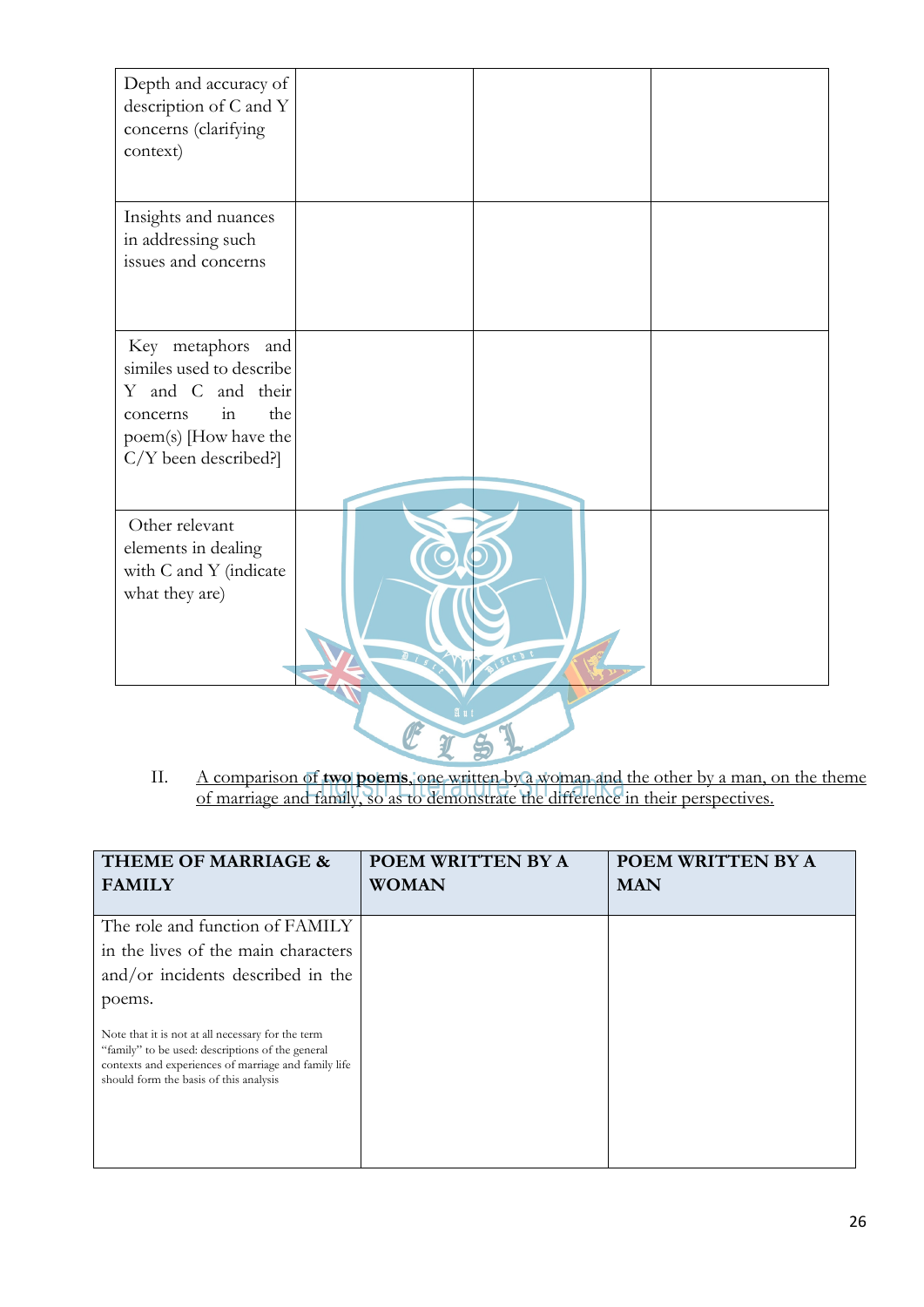| function<br>The<br>role<br>of<br>and                                                                                                                                                                      |    |  |
|-----------------------------------------------------------------------------------------------------------------------------------------------------------------------------------------------------------|----|--|
| MARRIAGE in the lives of the                                                                                                                                                                              |    |  |
| main characters and/or incidents                                                                                                                                                                          |    |  |
| described in the poems.                                                                                                                                                                                   |    |  |
|                                                                                                                                                                                                           |    |  |
| Note that it is not at all necessary for the term<br>"marriage" to be used: descriptions of the general<br>contexts and experiences of marriage and family life<br>should form the basis of this analysis |    |  |
| Identification of the key elements                                                                                                                                                                        |    |  |
| of Marriage and/or Family that are                                                                                                                                                                        |    |  |
| discussed in the poem, and analysis                                                                                                                                                                       |    |  |
| of these elements                                                                                                                                                                                         |    |  |
|                                                                                                                                                                                                           |    |  |
|                                                                                                                                                                                                           |    |  |
|                                                                                                                                                                                                           |    |  |
|                                                                                                                                                                                                           |    |  |
|                                                                                                                                                                                                           |    |  |
|                                                                                                                                                                                                           |    |  |
| Comparison of the treatment of                                                                                                                                                                            |    |  |
| Marriage<br>and/or<br>Family,<br>and                                                                                                                                                                      |    |  |
| relating similarities and differences                                                                                                                                                                     |    |  |
| to the gender and contest of the                                                                                                                                                                          |    |  |
| two authors                                                                                                                                                                                               |    |  |
|                                                                                                                                                                                                           |    |  |
|                                                                                                                                                                                                           | Яu |  |
| To what extent does the gender of                                                                                                                                                                         |    |  |
| the characters/personae of the                                                                                                                                                                            |    |  |
| poems explain differences and sh Literature Sri Lanka                                                                                                                                                     |    |  |
| similarities?                                                                                                                                                                                             |    |  |
|                                                                                                                                                                                                           |    |  |
|                                                                                                                                                                                                           |    |  |
| Key symbols and metaphors that                                                                                                                                                                            |    |  |
| exemplify and develop discourses                                                                                                                                                                          |    |  |
| and values on Family and Marriage                                                                                                                                                                         |    |  |
| in the poems                                                                                                                                                                                              |    |  |
|                                                                                                                                                                                                           |    |  |
|                                                                                                                                                                                                           |    |  |
| Other elements of comparison                                                                                                                                                                              |    |  |
| (specify)                                                                                                                                                                                                 |    |  |
|                                                                                                                                                                                                           |    |  |
|                                                                                                                                                                                                           |    |  |
|                                                                                                                                                                                                           |    |  |
|                                                                                                                                                                                                           |    |  |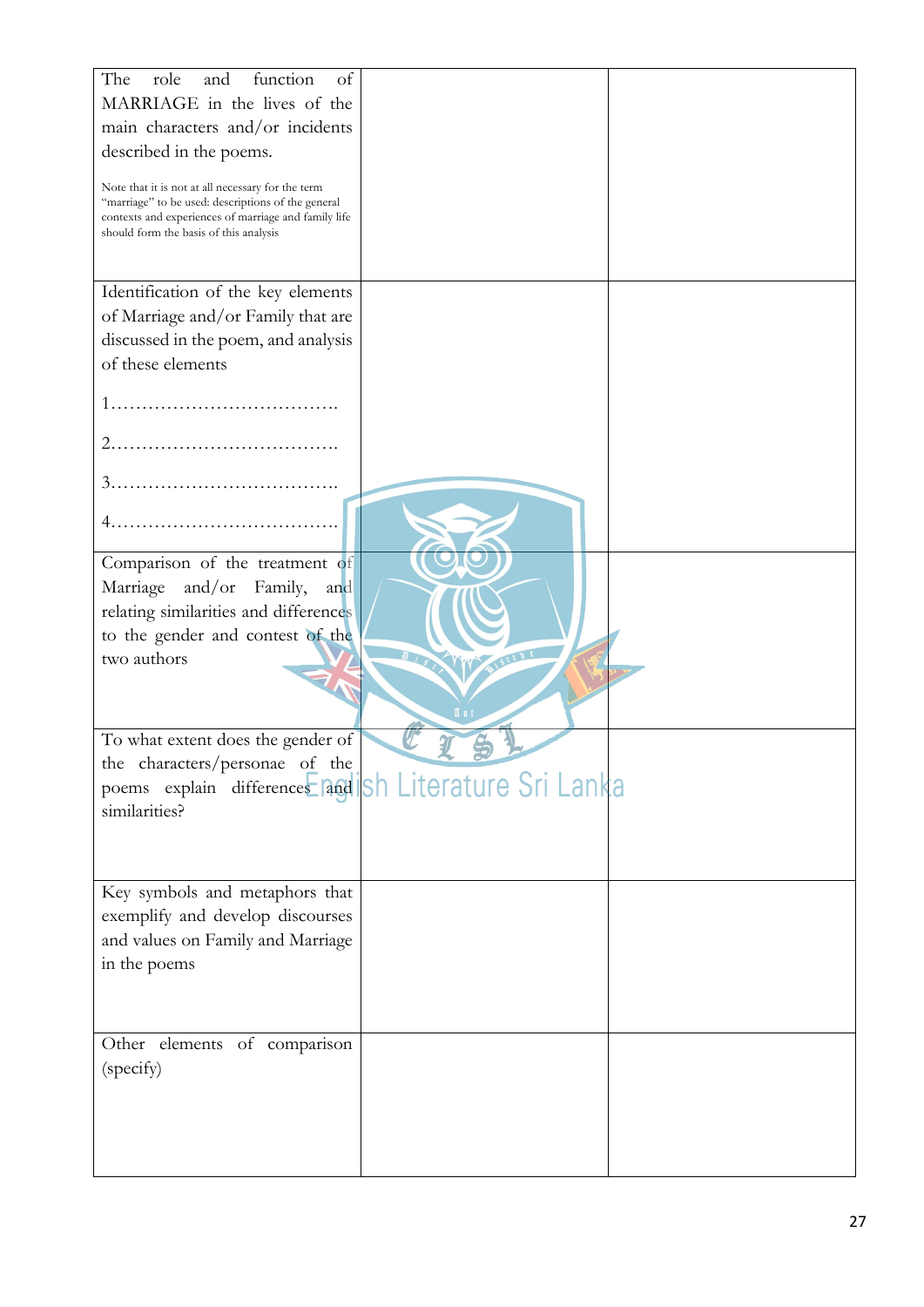This question requires students to compare and contrast the two selected poems in terms of how they portray aspects of marriage and family, in order to determine the extent to which the gender of the writer influences the views expressed. Therefore, the question calls for a comparison, not an individual analysis of each poem. Marks should be awarded according to how effective this comparison is. If candidates merely summarise and analyse each of the poems separately, the maximum that can be awarded is 09/17 marks.

#### III. Any **three poems** from **three literary periods**, which examine the nature and consequences of exploitation and greed.

- $\cdot \cdot$  The main concern in this question and one that makes it initially more complex than the others is the necessary identification of poems from three different literary periods. The issue is that "literary periods" are identified subjectively, even arbitrarily, especially in the 20<sup>th</sup> and 21<sup>st</sup> centuries. Hence, do not penalise students if they pick, for instance, "Chimney Sweeper", "Money" and "The Fisherman Mourned by his Wife". It appears that Blake's poem is a necessary choice for this question. If the other two poems chosen reflect pre- and post-Second World War contexts, that will fulfil the basic requirement of three literary periods.
- v However, once the poems have been selected, the thematic treatment of exploitation and greed is relatively easy to locate and describe (unlike some of the other two questions, for instance)
- v Comparison of the treatment of these issues and explaining differences in terms of time period, context and location are required of better answers.
- \* Poems which have as their core (or deal significantly with) exploitation and greed include (but are not confined to) the following: "Chimney Sweeper", "Morning at the Window" [unwittingly?], "Suicide in the Trenches", "Money", "The Cathedral Builders", "An Introduction", "An Unknown Girl", "Phenomenal Woman", "The Fisherman Mourned by is Wife", "Animal Crackers" and "Explosion".

| <b>Depiction of Nature</b><br>and Consequences<br>of EXPLOITATION<br>and GREED                                                                                                    | "Chimney Sweeper"<br>(not selecting this<br>poem would require a<br>strong justification) | POEM <sub>2</sub> | POEM <sub>3</sub> |
|-----------------------------------------------------------------------------------------------------------------------------------------------------------------------------------|-------------------------------------------------------------------------------------------|-------------------|-------------------|
| The nature of<br><b>Exploitation</b> and<br>Greed as presented in<br>the poems                                                                                                    | English Literature Sri Lanka                                                              |                   |                   |
| Note that it is not at all necessary<br>for the term "exploitation" itself<br>to be used: descriptions of this<br>social phenomenon and its<br>repercussions should be identified |                                                                                           |                   |                   |
| Analysis of<br>Exploitation and<br>Greed in socity,<br>including their<br>consequences on the<br>main characters in the<br>poems                                                  |                                                                                           |                   |                   |